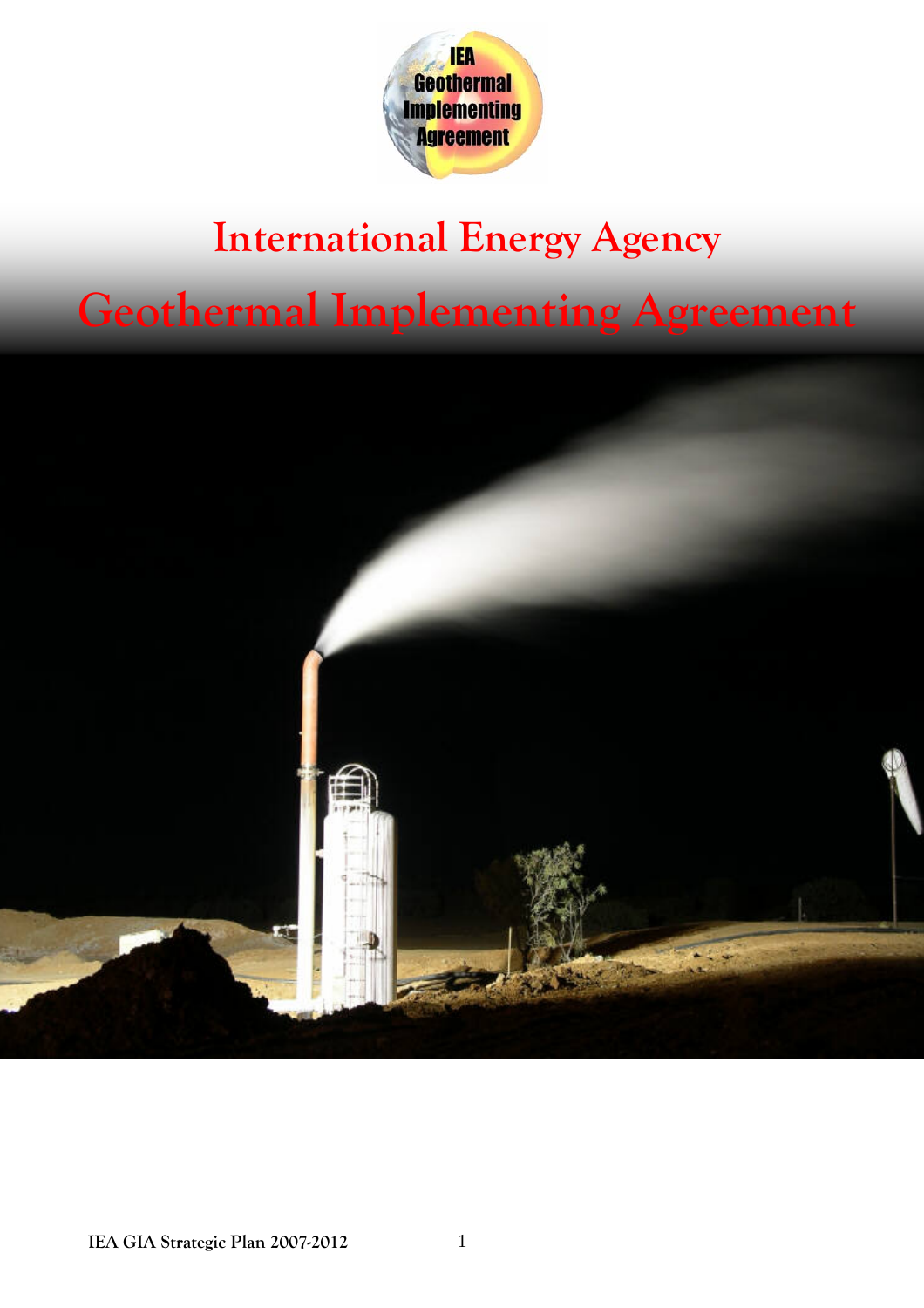# **Strategic Plan 2007-2012**

## **IEA Geothermal Implementing Agreement Strategic Plan 2007-2012**

This document is the Strategic Plan for the International Energy Agency (IEA) Implementing Agreement for a Cooperative Programme on Geothermal Research and Technology (GIA). Its purpose is to provide direction and focus for the GIA during its third five-year term, 1April 2007 - 31 March 2012.

This Strategic Plan was prepared and edited by Mike Mongillo, IEA GIA Secretary, under the direction of the GIA Executive Committee, and it was unanimously accepted by them on 16 November 2006.

Valuable assistance and comments were provided by David Nieva, Chairman of the ExCo; Ladislaus Rybach, Vice-Chairman; Allan Jelacic, Vice-Chairman; ExCo Members: Isao Matsunaga, Helga Tulinius, Jeroen Schuppers and Doone Wyborn; and ExCo Alternate Members: Tony Hill and Lothar Wissing.

9 November 2006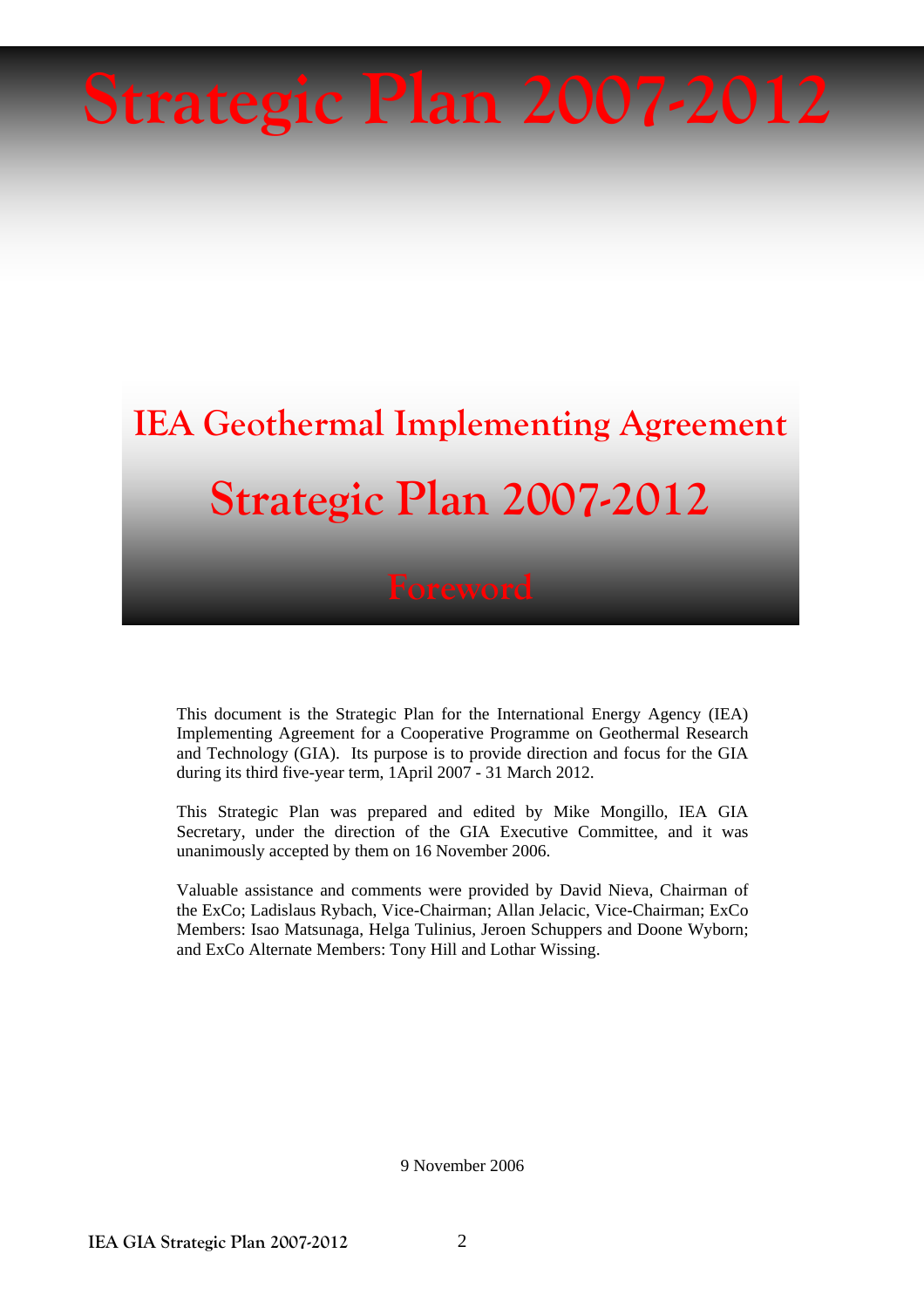IEA GIA Secretariat Wairakei Research Centre GNS Science Private Bag 2000 Taupo NEW ZEALAND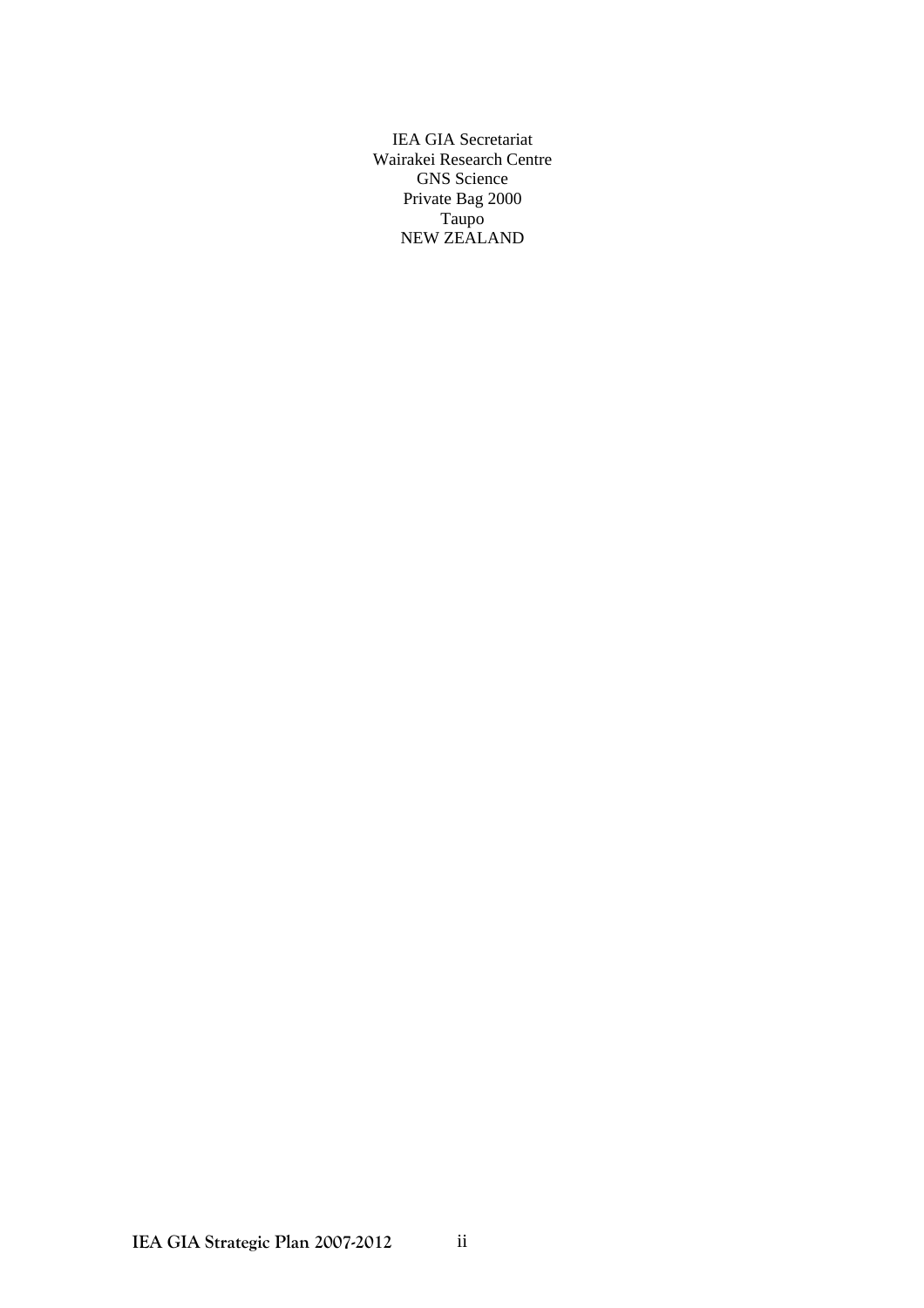

#### Page

| 1.           |                                                                                                                              |  |  |  |  |  |
|--------------|------------------------------------------------------------------------------------------------------------------------------|--|--|--|--|--|
|              |                                                                                                                              |  |  |  |  |  |
| 2.           | 2.3 Geothermal Implementing Agreement Activities5                                                                            |  |  |  |  |  |
|              |                                                                                                                              |  |  |  |  |  |
|              |                                                                                                                              |  |  |  |  |  |
| 4.           |                                                                                                                              |  |  |  |  |  |
|              |                                                                                                                              |  |  |  |  |  |
| 5.           |                                                                                                                              |  |  |  |  |  |
|              | 5.1 Stimulate Technology Research, Development, & Deployment12<br>5.3 Foster International Networking and<br>Collaboration14 |  |  |  |  |  |
|              |                                                                                                                              |  |  |  |  |  |
| 6.           |                                                                                                                              |  |  |  |  |  |
| 6.3 Standing |                                                                                                                              |  |  |  |  |  |
|              |                                                                                                                              |  |  |  |  |  |
|              |                                                                                                                              |  |  |  |  |  |
|              |                                                                                                                              |  |  |  |  |  |
|              |                                                                                                                              |  |  |  |  |  |

 $iii$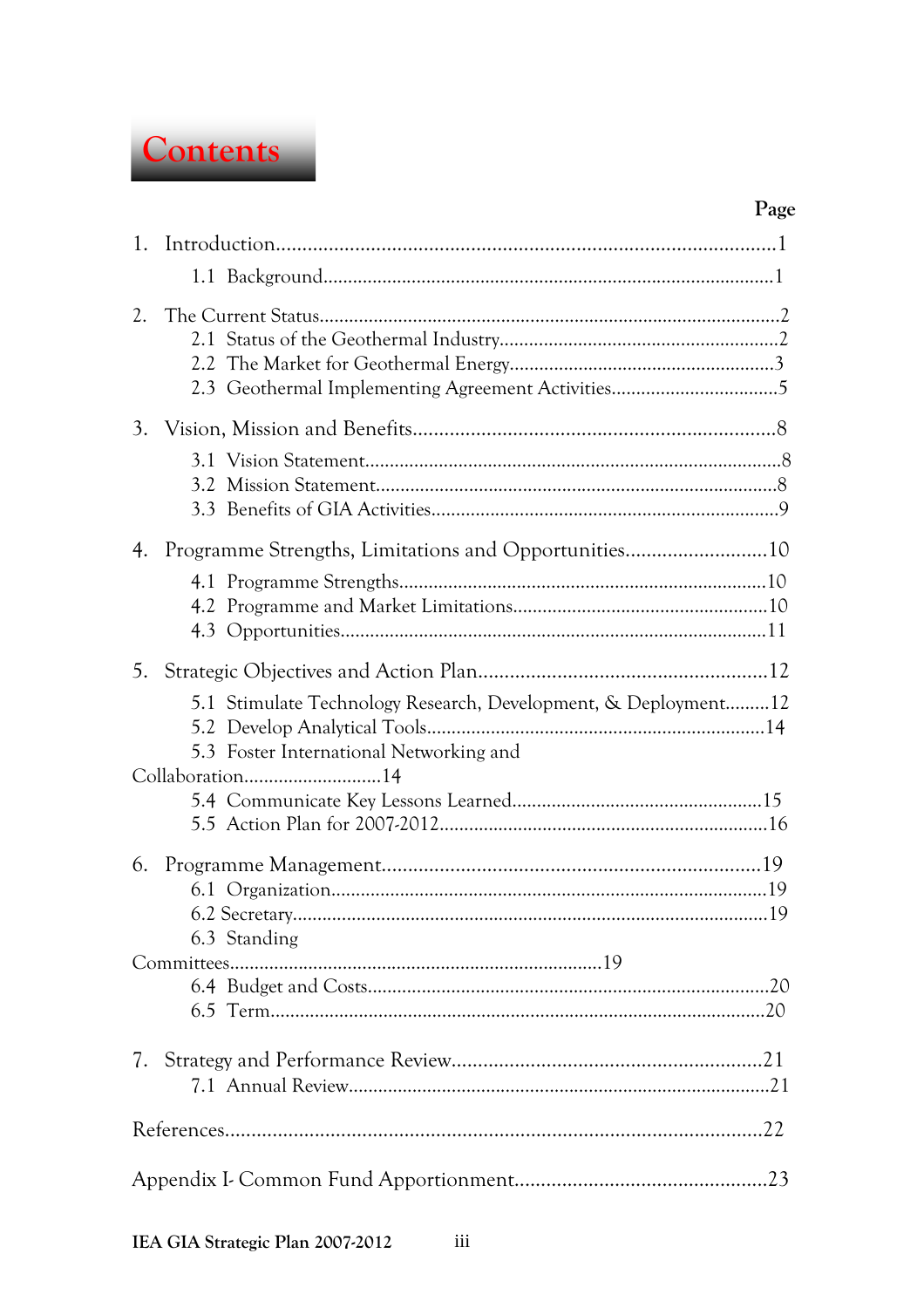**Cover Photograph:** Well Habanero 2 Steam Separator, April 2005, Cooper Basin, Australia. The well is flowing at 12 kg/sec with a wellhead temperature of 160 °C. During testing in May 2006, the well flowed up to 25 kg/sec with a wellhead temperature of 210 °C at maximum output. (*Photo by Ralph Weidler of Q*-*Con GmbH; courtesy of Geodynamics Limited)*.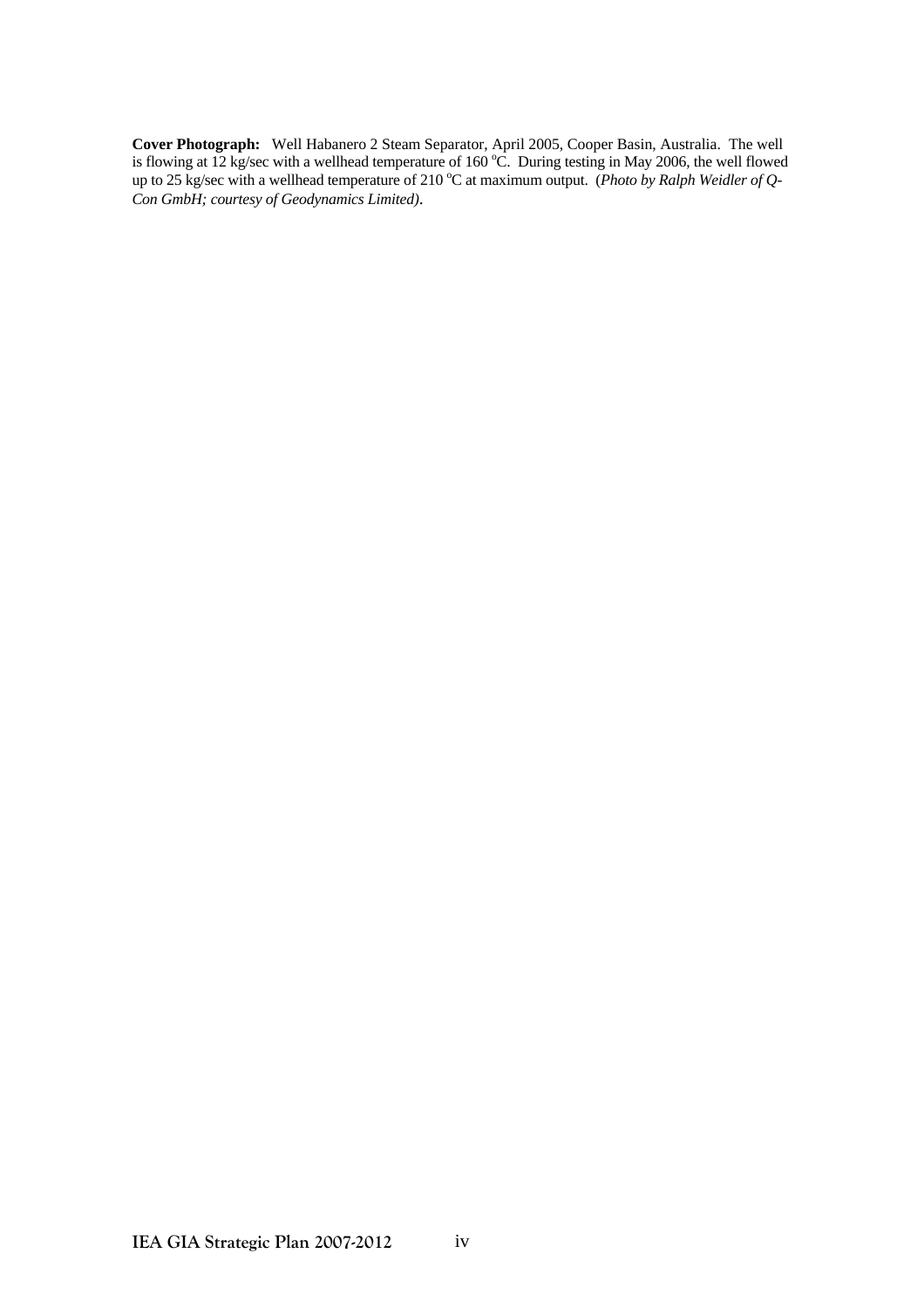

This document is the Strategic Plan for the International Energy Agency (IEA) Implementing Agreement for a Cooperative Programme on Geothermal Research and Technology (Geothermal Implementing Agreement, GIA). Its purpose is to provide direction and focus for the GIA during the next five years, April 2007- March 2012.

#### **1.1 Background of GIA**

The IEA's involvement in geothermal energy began in 1978, with the launching of the "Man-Made Geothermal Energy Systems" Project (MAGES) Implementing Agreement (IA) in the IEA Energy Technology Collaboration Programme (ETCP). One year later, the "Geothermal Equipment Testing" IA began. However, upon the completion of these two 3-year long studies, there was a hiatus in geothermal activities until the IEA Secretariat in Paris initiated an effort to revive them in 1995.

In May 1995, an *ad-hoc* meeting was convened in Florence, Italy, in conjunction with the World Geothermal Congress'95. Representatives of 14 countries expressed general interest in international collaboration under the IEA ETCP umbrella. An IEA Geothermal Expert Panel was formed specifically to prepare the IA Annexes. The legal text and three technical Annexes of the IEA Implementing Agreement for a Cooperative Programme on Geothermal Research and Technology, or Geothermal Implementing Agreement (GIA), were formulated in two subsequent meetings in Paris (November 1995, April 1996) with significant assistance from the IEA Secretariat. The GIA officially went into effect on 7 March 1997, with an initial operating period of five years. In November 2001, the Renewable Energy Working Party (REWP) and the IEA Committee on Energy Research and Technology (CERT) approved the extension of the Agreement for a second 5-year term, to 31 March 2007.

As of 31 October 2006, 10 countries: Australia, Germany, Iceland, Italy, Japan, Mexico, New Zealand, the Republic of Korea, Switzerland and the United States; the European Commission; and three industry Sponsors: Geodynamics Limited, Green Rock Energy Limited and ORMAT Technologies Inc., were Members of the GIA.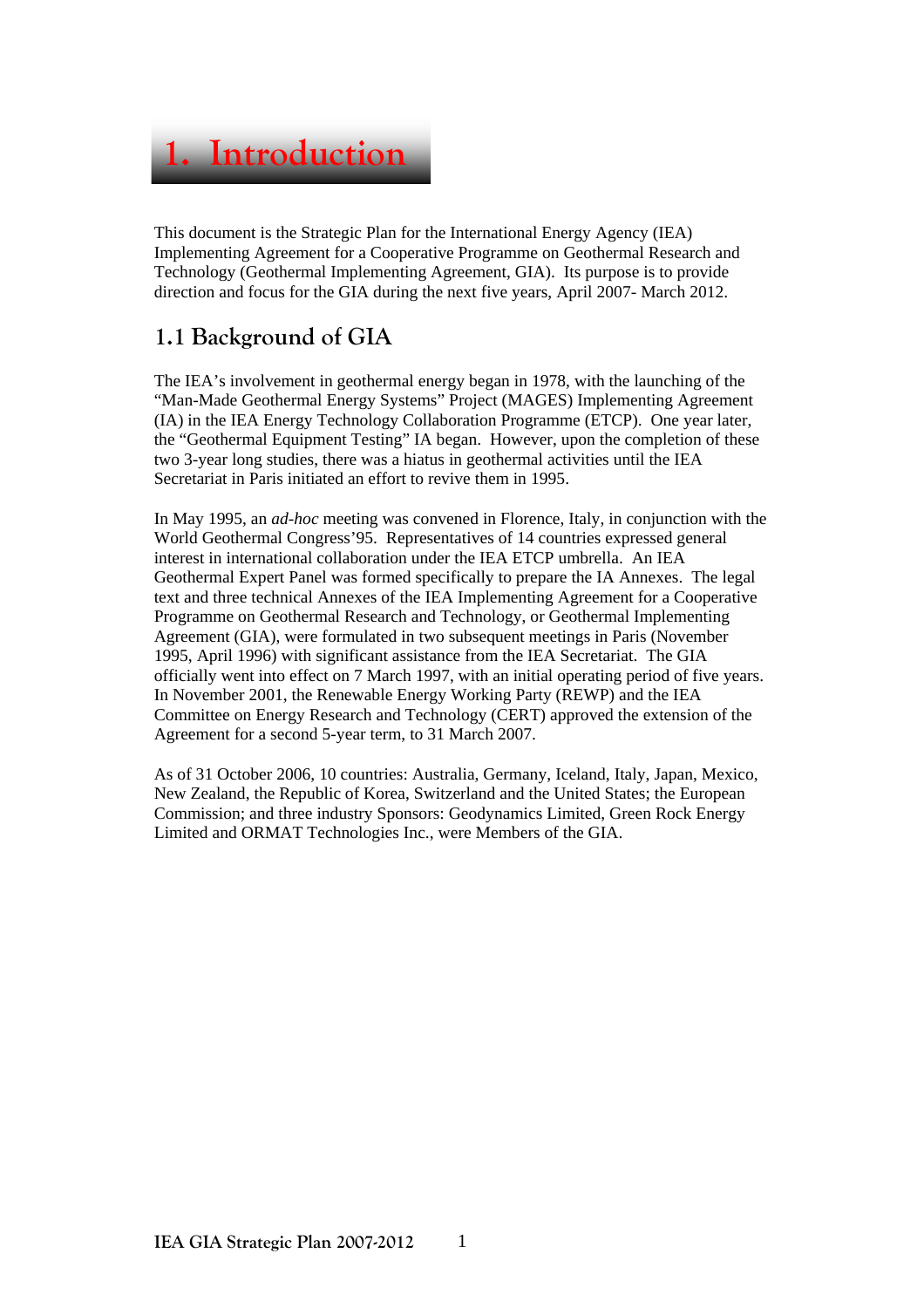

#### **2.1 Status of the Geothermal Industry**

#### **IEA GIA Member Countries**

Today, geothermal energy is used to generate electricity and to provide heat for a large variety of direct-use applications, including: space and district heating; greenhouse and aquaculture pond heating; agricultural drying; industrial process heating; bathing and swimming; and snow melting. In addition, geothermal heat pumps afford an energy efficient, environmentally friendly means for both heating and cooling of homes and buildings, and can be used virtually anywhere in the world.

In 2005, eight IEA GIA Member Countries, or one-third of the total global geothermal generating community, were producing electricity using geothermal energy. They contributed 5,211 MWe, or about 60%, of the global geothermal installed capacity and 34,523 GWh/year, or about 60% of the worldwide geothermal generation. The six IEA GIA Member Countries with non-negligible geothermal generation provided an average of almost 5% of their total national generation. Geothermal generation by GIA Members amounted to an equivalent savings of over  $7$  Mtoe and reduced  $CO<sub>2</sub>$  emissions by more than 27 Mt.

All ten IEA GIA Member countries were using geothermal energy in direct use applications in 2005, with a total installed capacity well in excess of 4,092 MW<sub>t</sub>, or  $>15\%$  of the worldwide geothermal installed capacity. The thermal energy used was greater than 69,015 TJ/year (25,806 GWh/year), or about 25% of the global total. Direct use displaced the equivalent of approximately 2.5 Mtoe and 6 Mt of  $CO<sub>2</sub>$ .

#### **Global Community**

Geothermal resources are widely distributed, having been identified in over 80 countries worldwide, on every continent, including Oceania. Hot pools and springs have been used 'directly' for bathing, balneology, heating and washing purposes for millennia. Today, geothermal energy is utilized in over 70 countries.

At the start of 2005, 24 countries worldwide were producing electricity from geothermal resources, with a total installed capacity of 8,900 MW<sub>e</sub> and electricity generation of 56,800 GWh (Bertani, 2005). Over the past 25 years, geothermal installed capacity has increased by a factor of about 2.3, and at a very steady rate of about 200 MW/year; 11.6%, or about 2.3 %/year, during the past 5 years. Electricity generation has grown by 50% since 1995; 15% in the past 5 years, averaging 3.1 %/year growth (*ibid*.). Geothermal energy provides a major contribution to the national generation of many countries: six countries obtain more than 15% of their electricity from geothermal. In 2005, the average contribution to national installed capacity for the 18 countries with "non-negligible" installation/generation was 8.4%, the corresponding average contribution to national generation being over 9%. The 2005 geothermal generation resulted in a savings of about 14.4 Mtoe and reduced  $CO<sub>2</sub>$  emissions of 46.4 Mt.

As of May 2005, 72 countries were utilizing geothermal energy for direct use applications, including: space, greenhouse and aquaculture pond heating, agricultural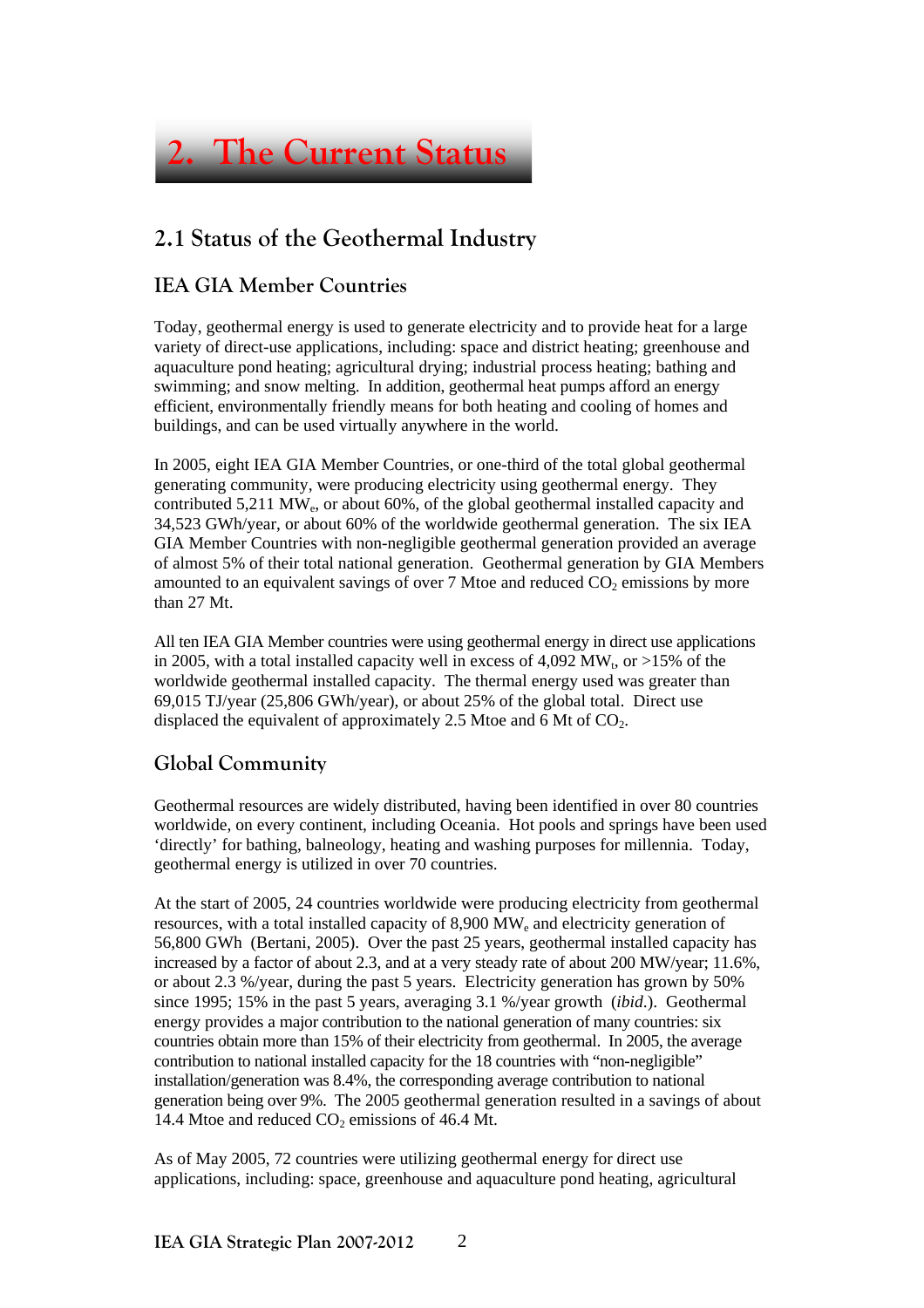drying, industrial uses, bathing and swimming, cooling and snow melting. The total installed capacity was about  $28,270$  MW<sub>t</sub>, and the thermal energy usage  $273.372$  TJ/year or 75,940 GWh/year (Lund *et. al*, 2005) (Table ES3). In 2005, over 50% of this total direct use was contributed by geothermal heat pumps. Direct use installed capacity has nearly doubled every 5 years since 1995 and energy use has increased by a factor of almost 2.5 since 1995. The 2005 use is equivalent to an annual savings of about 25.4 Mtoe in fuel oil and a reduced  $CO<sub>2</sub>$  emission of about 24 Mt (*ibid.*).

The worldwide use of geothermal resources for both electricity generation and in direct uses in 2005 was equivalent to a total annual savings of about 40 Mtoe with a corresponding estimated reduction in  $CO<sub>2</sub>$  emission of over 70 Mt.

#### **2.2 The Market for Geothermal Energy**

#### **Global Need and Geothermal Potential**

The global demand for energy continues to accelerate, with approximately 25% of the world's population currently having no electricity. In addition, the increasing awareness of global warming issues, the mounting anti-nuclear lobby and requirements of the Kyoto Protocol have led to a growing worldwide desire to use clean and renewable energy sources. Recognition of their potential contribution is also growing within national energy policies. Providing affordable, clean energy to meet the world's rapidly escalating needs is an enormous challenge. With geothermal resources making up two-thirds of the world's technical potential renewable energy base, geothermal can be a very significant part of the solution.

In 2004, the worldwide total primary energy use was estimated to be about 463 EJ/year (IEA, 2006). Current estimates indicate that economic exploitation of geothermal resources could provide about 150 EJ/year for electricity generation and 350 EJ/year for direct uses. Consequently, geothermal has the potential to make a considerable contribution towards meeting the world's current and future energy needs.

#### **Geothermal Benefits**

Geothermal energy is an established technology with a long history of use in many countries. It is cost competitive with other energy sources and is among the lowest cost renewable energy resources. It has many benefits, which make it extremely valuable for both electricity generation and direct use:

- Extensive global distribution, makes it accessible to both developed and developing nations
- Environmentally friendly, with very low emission of harmful gases (especially  $CO<sub>2</sub>$ ), few solid or liquid wastes, minor land usage
- Independent of season
- Immune from weather effects, i.e. vagaries of rainfall, wind, sunshine
- Indigenous nature, hence is independent of external supply/demand effects and fluctuations in exchange rates, saves on foreign expenditure, provides a secure energy source
- Increases diversity in energy supply
- Effective for distributed application in both on and off grid developments, and is especially useful in rural electrification schemes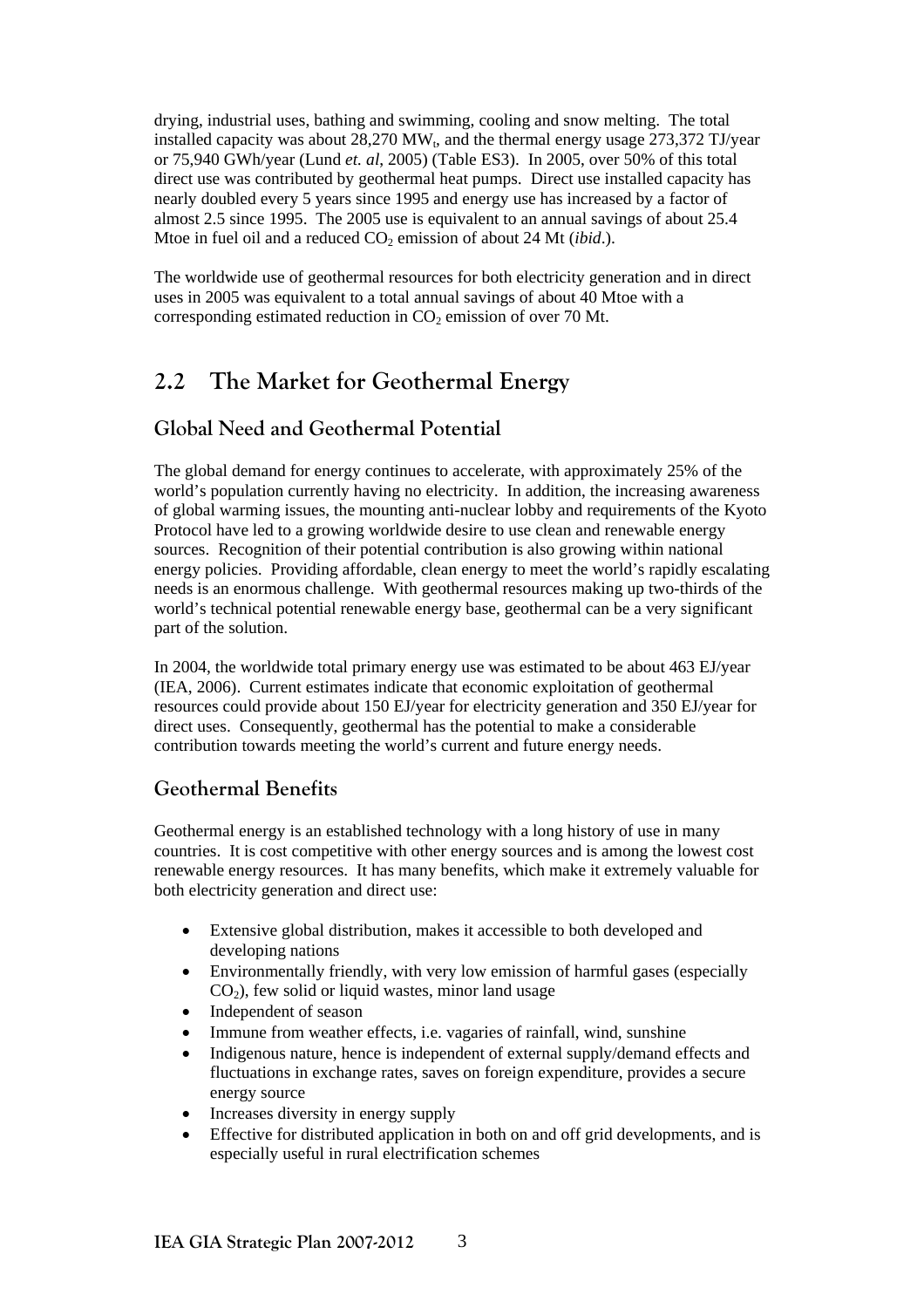- Extremely reliable, typically operates as a baseload provider of electricity with capacity factors typically well above 90%, though it can also operate in loadfollowing capacity
- Provides employment and industry opportunities

Of interest when considering differences among the various renewable energy resources is a "generation efficiency" that renewable resources can make to power supply, i.e. the ratio of the energy generated to the installed (or operating) capacity, which is 6.4 GWh/MW<sub>e</sub> for geothermal [2005], compared to hydro  $3.63$  GWh/MW<sub>e</sub> [2004], solid biomass 5.56 GWh/MW<sub>e</sub> [2004], solar PV 0.074 GWh/MW<sub>e</sub> [2004] and wind 1.9 GWh/MWe [2005] (non-geothermal data from IEA (2006)).

#### **Opportunities for Geothermal**

The extraordinary increases in the price of oil in 2005 and the very unstable conditions that have persisted and grown in the Middle East during the past several years certainly bode well for worldwide geothermal resources development. The support of renewable energies in the national policies of most of the GIA Member countries and a large number of countries, and the potential for international trading of green certificates also encourage geothermal development.

The situation is looking very positive for future growth of geothermal development within several of the GIA Member countries, especially with several hundred  $MW_e$  now under construction or in the planning stages in the USA, Iceland and New Zealand.

Worldwide, there is potential for significant growth in electricity generation well into the future, mainly because many suitable resources have been identified, particularly in the developing countries of South East Asia, Latin America and Africa, where demand for electricity is increasing rapidly. Estimates suggest that geothermal energy could potentially supply 5% of the global electricity by 2020. Future growth in the direct use of geothermal energy is also expected to increase, mainly due to the dramatic rise in the installation of geothermal heat pumps (GHP). Opportunities also exist for other direct uses, particularly in Central and Eastern Europe, however these non-GHP direct heating applications are constrained by distance from the resources. The maximum known distance hot water is piped for direct use is in Iceland, and is 67 km.

Though the capacity of geothermal resources in highly permeable, saturated rock formations is very large, it is limited. However, there is a vast, deep  $(<5 \text{ km})$  resource of heat present in hot  $(>150 \degree C)$ , low permeability, and/or low fluid content rock available worldwide. But new technology is necessary to economically exploit this resource, and it is known generically as Enhanced Geothermal Systems (EGS). Research programmes have been working on development of EGS since the 1970s, and now an EC project at Soultz-sous-Forêts, in France, is near the point of installing a pilot plant that will demonstrate the efficacy of this technology. Several other EGS research projects are also in progress in Australia, Germany and Switzerland.

#### **Barriers to Geothermal Development**

A large fraction of geothermal energy deployment is currently in developed countries, though many of the world's untapped energy resources are located in developing countries. However, barriers such as high initial capital costs, resource risks and drilling limitations pose challenges to their development.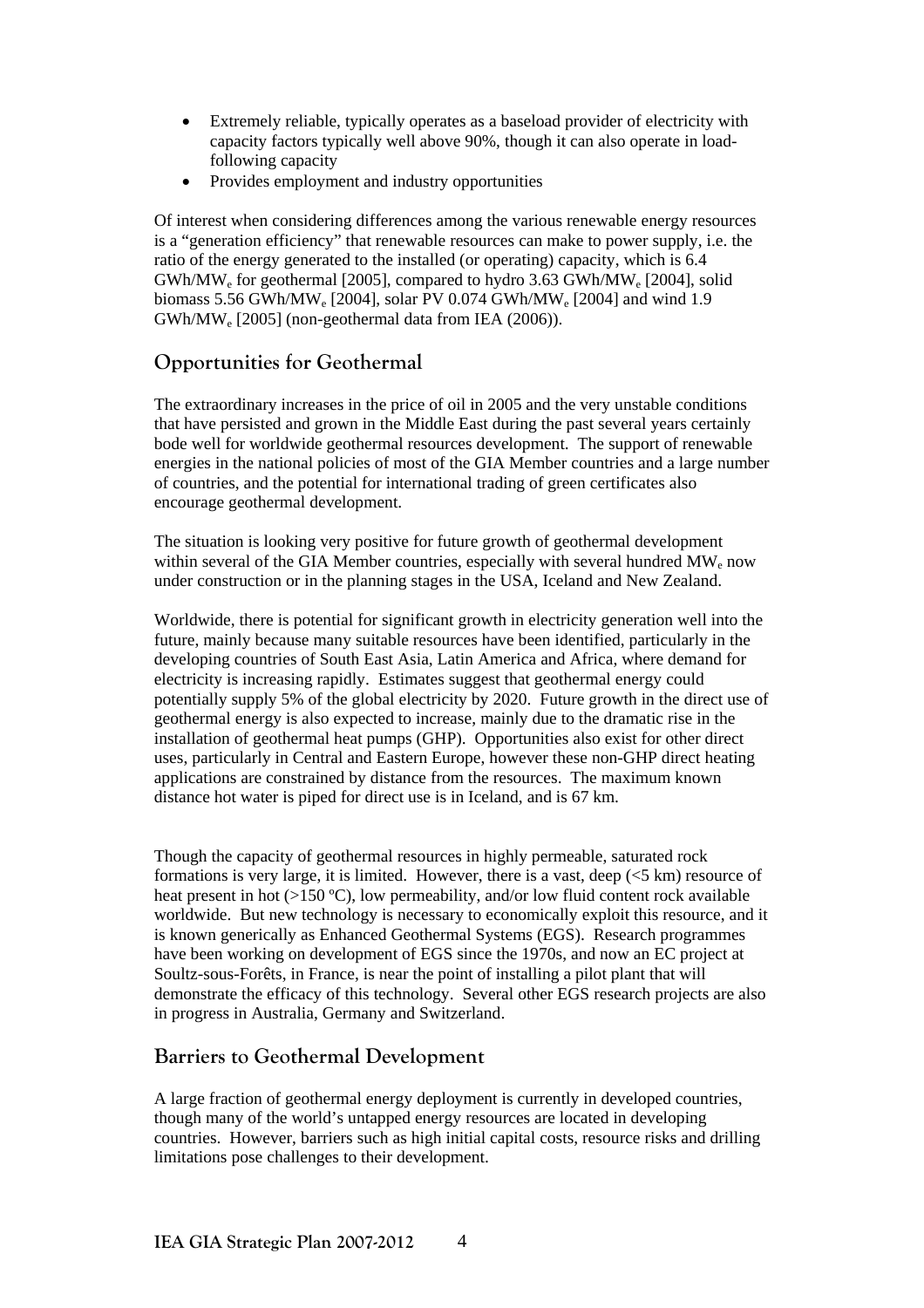For the more technically mature technologies, such as geothermal, to achieve the desired and possible accelerated growth, the priority remains to become cost-effective in the marketplace. For geothermal, major obstacles include cost and the perception of cost, which result partly from the market's discrimination against capital-intensive technologies and partly from the failure of the market place to take full account of the external costs of competing conventional technologies, e.g. the geothermal 'fuel' (i.e. the hot water/steam) is actually a part of the development cost, and does not have to be purchased following completion of the development. Other barriers are the difficulty of characterizing the geothermal resource prior to making a major financial commitment and the cost of drilling wells.

Other impediments to market penetration arise from a general lack of public awareness and experience with the technologies, and from social and environmental barriers linked to lack of experience with planning, regulation and gaining public acceptance. Like other renewable energy sources, energy from geothermal resources has significant positive environmental benefits; however, deployment can have local impacts (mainly for limited time operations, such as drilling), so projects do not always enjoy universal local support. In addition, investment in geothermal R&D, which is primarily supported by the public sector, has dropped considerably in recent years (IEA, 2006b).

#### **2.3 Geothermal Implementing Agreement Activities**

The Executive Committee manages the activities conducted under the GIA agreement, which are directed primarily toward meeting the needs of the member countries and industries. The activities are mainly performed through Annexes to the GIA, and encompass a range of geothermal topics, from 'traditional' uses like power generation and direct use of heat, to new technologies pertinent to EGS, deep resources and advanced drilling. New activities are also initiated and implemented when needs are established. Participants must take part in at least one Annex. Annex work is coordinated by an Operating Agent, with funding to date through task-sharing, in which participants contribute in-kind; though cost-sharing may be considered for some future activities.

The results obtained from the GIA's work consist mainly of published technical papers, presentations at international meetings and workshops, reports, databases, a brochure, and a handbook for EGS development. The GIA Annual Report has become a significant document providing comprehensive information on the work of the ExCo, the Annex research and the activities in the Member Countries. The ExCo Meeting minutes are also substantial and valuable documents that include detailed Annex and Country update reports and presentations from invited observers and guests. In addition, the GIA website provides a large variety of information for Members, non-Members and the public.

#### **Continuing and Recently Completed Annexes**

As of October 2006, there were four active annexes. Three of these annexes had their activities extended to 2009, with the fourth currently operating through 2007. None of these annexes have completion dates specified. Most of the activities in one annex were successfully completed, with the remainder of the work redistributed between two other closely related annexes.

*Annex I: Environmental Impacts of Geothermal Energy Development* The aim of this continuing annex, established in 1997, is to clearly identify possible environmental effects and devise and adopt methods to avoid or minimize their impact. The main activities of this annex are divided into four subtasks: to investigate the impacts of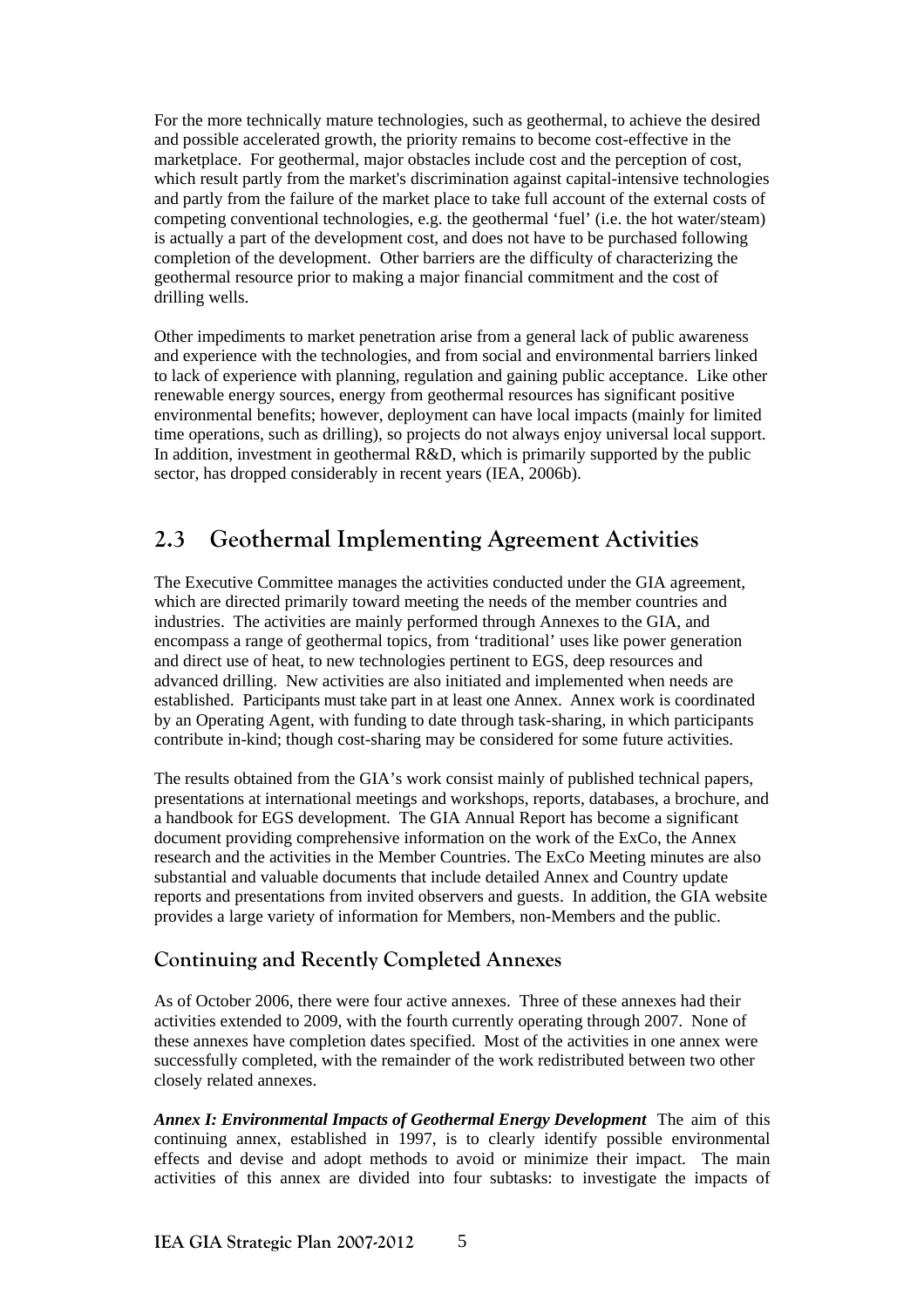development on natural features; to study the problems associated with discharge and reinjection of geothermal fluids; to examine methods of impact mitigation and produce an environmental manual; and to investigate seismic risk from fluid injection into enhanced geothermal systems.

*Annex III: Enhanced Geothermal Systems (EGS)* The main objective of this annex, initiated in 1997, is to investigate new and improved technologies that can be used to artificially stimulate a geothermal resource to allow commercial heat extraction. The work is spread over four subtasks: to review the use of conventional and new geothermal technology to EGS technology; to collect information necessary for decision making, design and the realization of a commercial EGS energy producing plant; to review and evaluate geochemical and modelling techniques for determining reservoir characteristics; and to conduct field studies of EGS reservoir performance.

*Annex VII: Advanced Geothermal Drilling Techniques* This annex, established in 2001, pursues advanced geothermal drilling research and investigates all aspects of well construction with the aim of reducing the costs associated with this essential and expensive part of geothermal exploration, development and utilization. Investigations are conducted in three subtasks: the compilation of geothermal well drilling cost and performance information and its storage and maintenance on a database; production of a geothermal drilling best practices handbook; and monitoring and exchange of information on drilling technology development and new applications.

*Annex VIII: Direct Use of Geothermal Energy* The aim of this annex, begun in 2003, is to address all aspects of direct use technology with emphasis on improving implementation, reducing costs and enhancing use. Activities are spread out over five subtasks: to define and characterize the direct use applications for geothermal energy, with emphasis on defining barriers to widespread application; to identify and promote opportunities for new and innovative applications; to define and initiate research to remove barriers, to enhance economics and to promote implementation; to test and standardize equipment and to develop engineering standards.

*Annex IV: Deep Geothermal Resources* This annex, which started in 1997, was closed in September 2006 as a result of the successful completion of much of its work, with the remaining unfinished studies transferred to the closely allied Annexes III and VII. The objective was to address issues necessary for the commercial development of deep geothermal resources at depths greater than 3,000 m, was active during most of the  $2<sup>nd</sup>$ term. This Annex was successfully involved with deep geothermal development research in Germany and participated in the Soultz sous-Forêts project in Alsace, France; revised conceptual models of Mexican geothermal fields and analyzed the effects of their prolonged exploitation; and investigated rigorous simulation of heat and mass transport in high-temperature reservoirs with high non-condensable gases. The major results for the first 5 years of activity were compiled on CD- Rom.

#### **Information Dissemination Activities**

The GIA has continued to emphasize, develop and expand its internal and external information dissemination and exchange this term.

The GIA ExCo Meetings frequently include special presentations on specific Annexrelated projects by invited guests, in addition to usual Annex, Country and ExCo business reports, all of which are appended to the meeting minutes for useful reference and distribution. An IEA Secretariat report is always submitted for presentation at GIA ExCo Meetings, and the IEA Desk Officer frequently participates. The GIA has also developed a very good information dissemination relationship with the IEA Secretariat through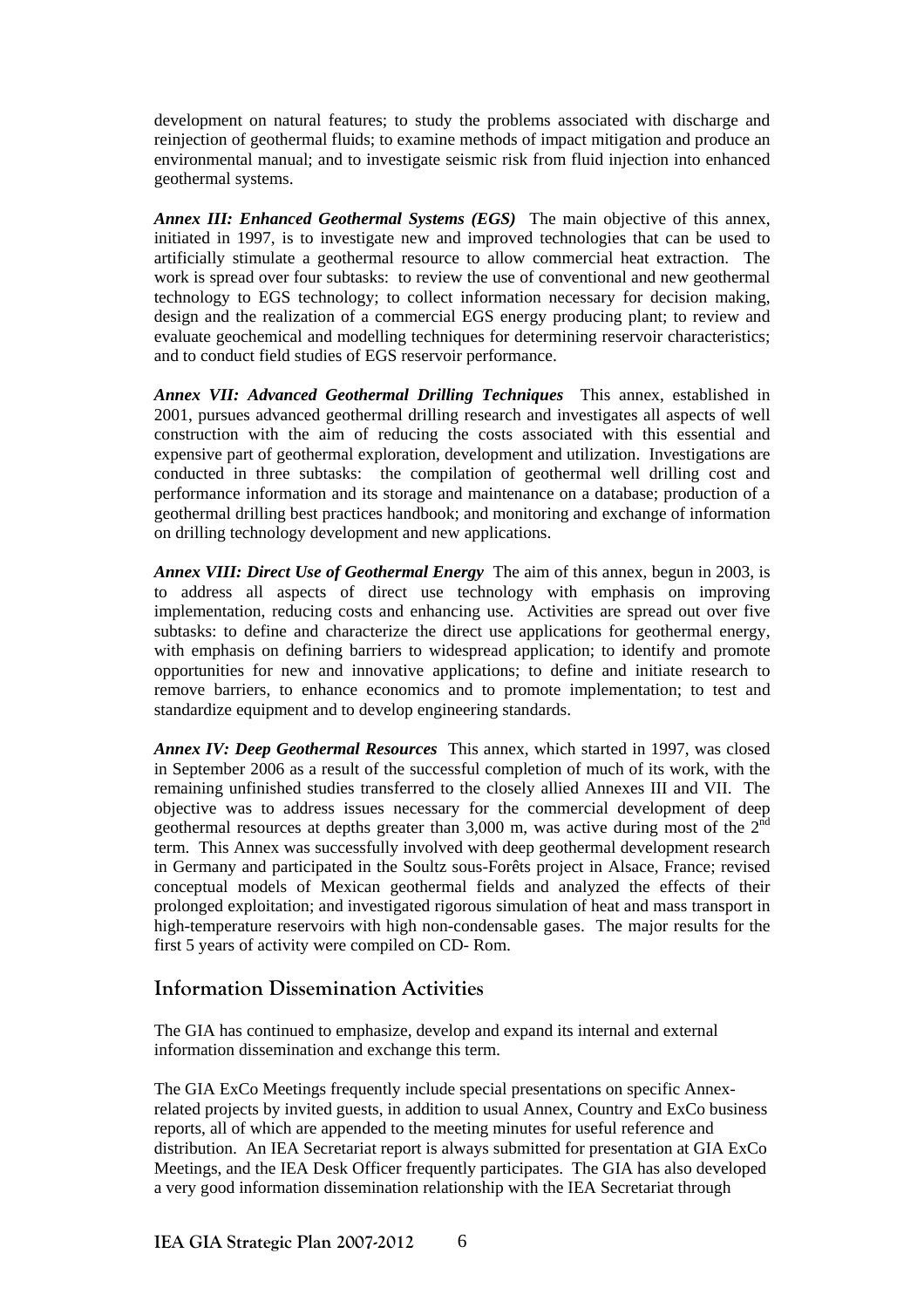participation at IEA seminars and workshops, and via contributions in IEA publications, including the IEA OPEN Bulletin.

The results and material produced from the Annex work are produced as reports and papers published in scientific and technical journals; and presented at conferences, meetings and workshops. Some of the data and results are also made available as databases and manuals available on CD-Rom. There is also a wide range of promotional and less technical material produced by the ExCo and GIA Secretariat for the public, and government and financial institutions available, including: non-technical PowerPoint presentations, colour posters and reports. Significant redesign of the GIA Annual Report was begun with the 2002 report, and now includes a Member Country report section and a country synopsis chapter. The GIA's first colour brochure describing geothermal energy, the GIA and its activities was produced at the start of 2005.

The GIA established a new website (http://www.iea-gia.org/) at the end of 2004, which provides public access to much of the GIA's promotional material, as well as to some less technical information including the GIA annual reports. The site has links to Participants' sites and other important geothermal sites as well as a link to the IEA website (http://www.iea.org/), which also includes information about the GIA and its activities. There is also a Member's Area, password protected, which provides efficient information exchange among the GIA Members and Participants, and includes access to ExCo Meeting Minutes, documents for review and other information.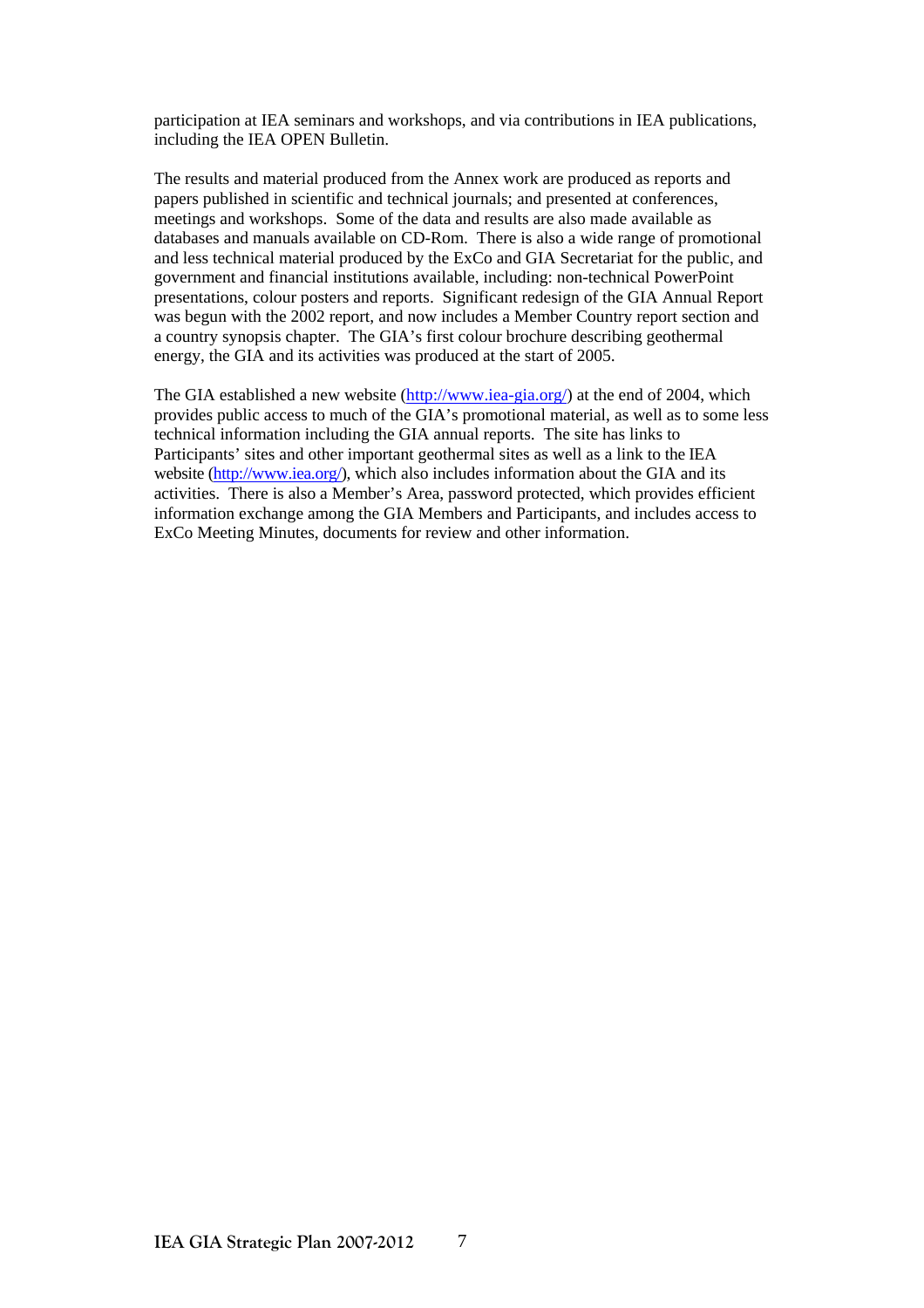### **3. Vision, Mission and Benefits**

#### **3.1 Vision Statement**

**For the Geothermal Implementing Agreement to become a multinational forum with sufficient governmental and industrial strength to positively influence the design of Participants' RD&D plans, to optimize Participants' returns on RD&D investment by coordinating joint projects and sharing information, and to effectively support and complement IEA's efforts to promote geothermal as a clean, economic, renewable energy resource which will contribute significantly to global energy needs and security, and at the same time protect the environment.** 

#### **3.2 Mission Statement**

**To promote the sustainable utilization of geothermal energy throughout the world by improving existing technologies, by developing new technologies to render exploitable the vast and widespread global geothermal resources, by facilitating the transfer of know-how, by providing high quality information and by widely communicating geothermal energy's strategic, economic and environmental benefits.** 

The GIA vision and mission endeavour to support the CERT's vision and mission through significantly extending the development and deployment of geothermal energy worldwide by reducing costs and overcoming barriers to promote a clean, economic, sustainable and secure energy supply. In the near term, major geothermal power and direct use development is expected to occur in the countries that currently utilize geothermal and are aware of its economic, environmental and social benefits. However, in the longer term, there is great potential for expanded power development in South East Asia, South and Central America and Africa, where major geothermal resources have already been identified and demand for energy is accelerating; and for direct use in Eastern and Central Europe. The GIA also sees the potential for geothermal in distributed application, both on and off grid developments, especially in rural electrification schemes; and to be integrated into power generation systems with those renewable energy sources that are 'variable' by nature, due to their dependence upon sunshine, climate and weather. Such possibilities will require cooperation with other Implementing Agreements.

The GIA realizes that geothermal energy utilization must be promoted on a global scale and sees itself as an organization that should take the lead in supporting and advancing its development. The GIA aims to advance geothermal technology and to produce quality information that can be used to positively influence government and industry decisions and policy on geothermal RD&D.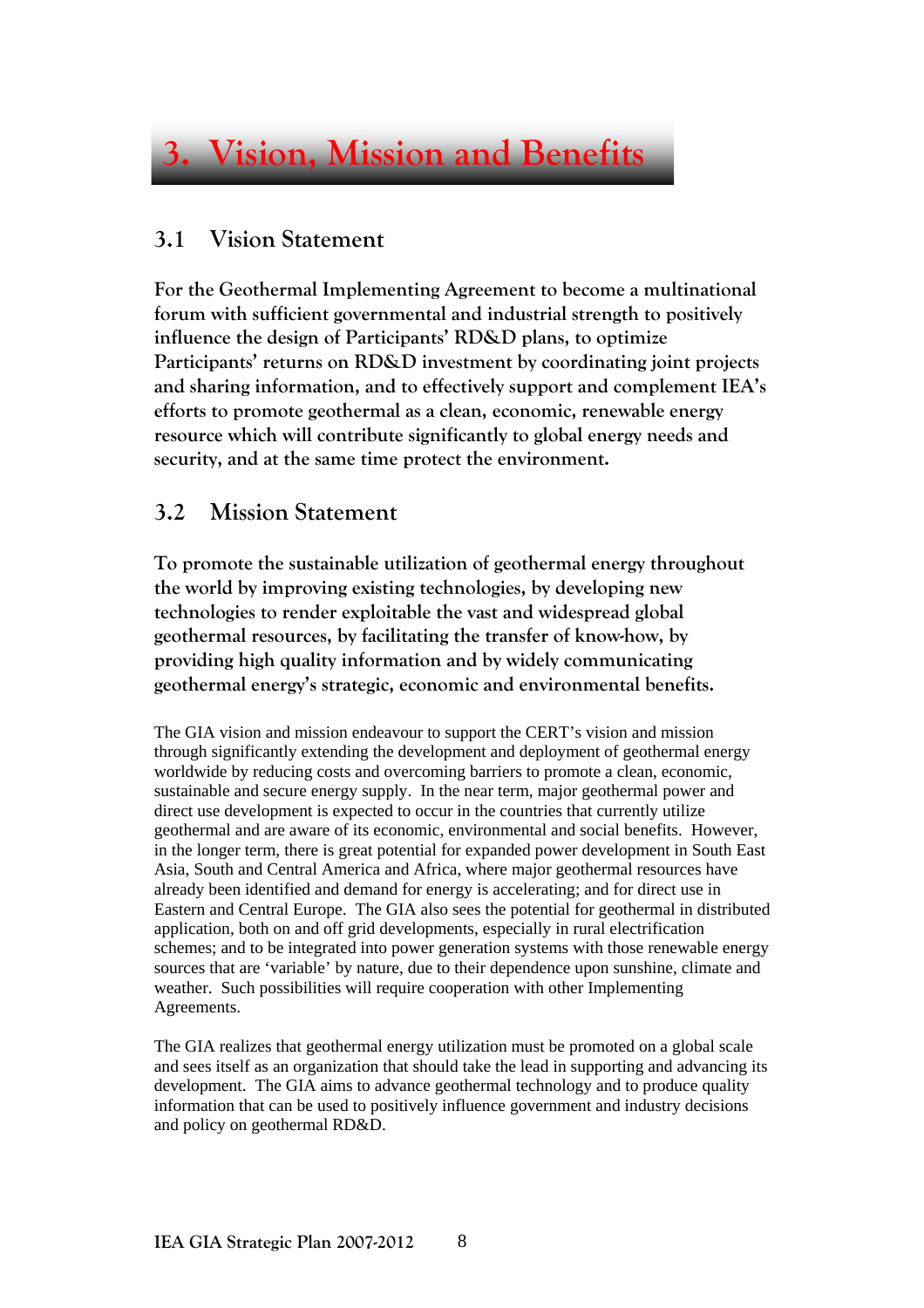### **3.3 Benefits of GIA Activities**

The main beneficiaries of the GIA's activities are the research, government, industry and academic sectors, at both technical and policy levels. In addition there are benefits to society that arise from the acceptable development of geothermal resources in an environmentally appropriate manner. More specifically, the benefits of GIA's activities include:

- **Increases R&D capabilities** beyond that of a single country or groups by combining national and industry efforts
- **Provides appropriate focus for R&D**, hence avoids duplication and unproductive research
- **Improves R&D cost effectiveness** by sharing research costs and technical resources
- **Provides wider and easier access to key information**, research results and technical capabilities
- **Provides impartial information and analysis** to help guide national policies and programmes
- **Provides an international overview** of current issues, ongoing research and the need for future research
- **Contributes to the development of national energy policies**
- **Develops technical standards and methodologies**
- **Develops skills and knowledge** required to meeting future technical challenges
- **Minimizes environmental effects** of development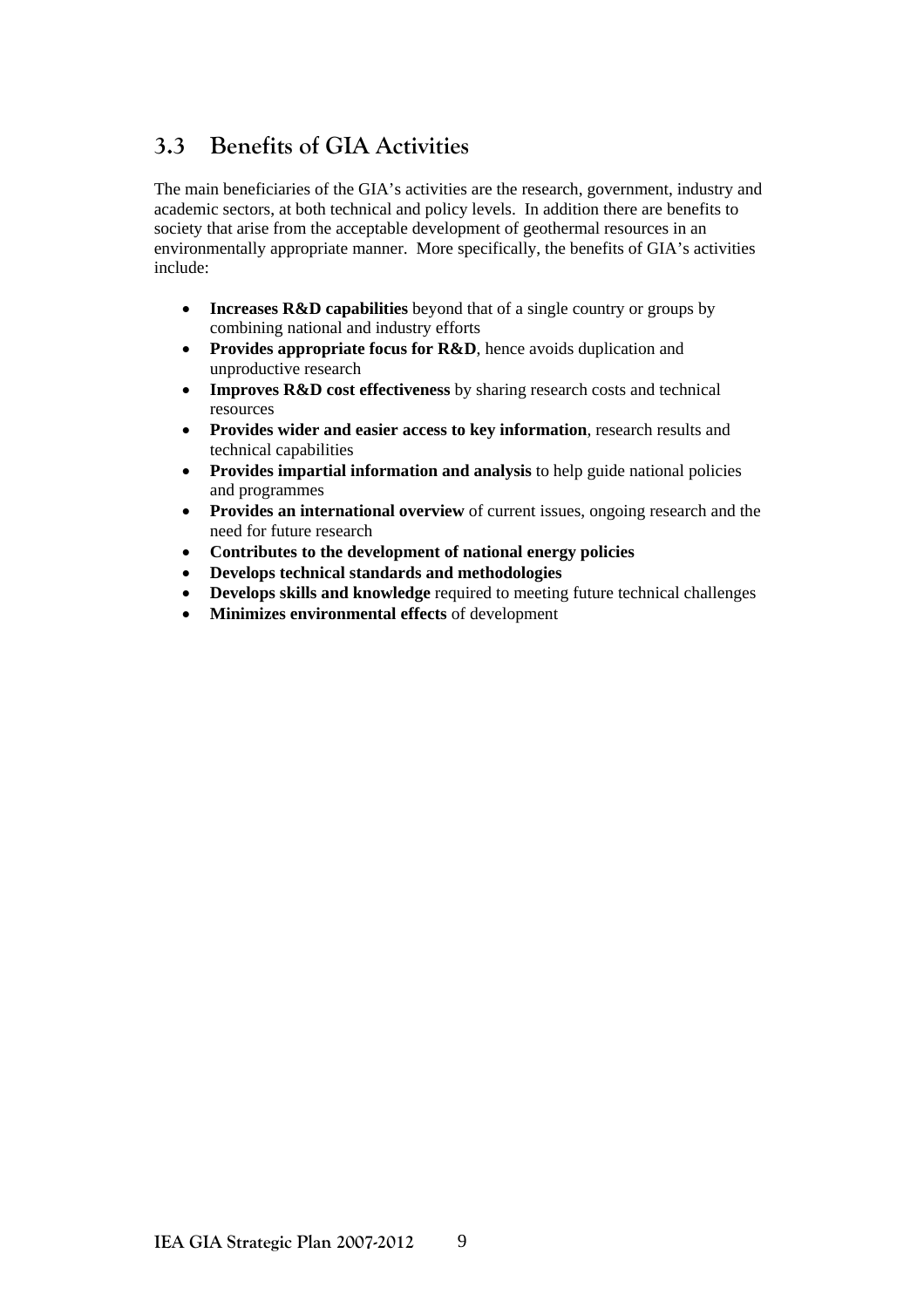In its efforts to foster global development of geothermal energy, the GIA must define its capabilities in order to take advantage of its strengths, and to identify and pursue major opportunities.

#### **4.1 Programme Strengths**

The GIA's current broad membership provides many of the programme's strengths. GIA membership consists of government departments or their agents (national laboratories, research institutes and a university) responsible for national R&D programmes and industry. The GIA's fundamental strengths are:

- **Broad international membership** that includes many of the major geothermalusing countries as well as industries involved at the forefront of geothermal development and extends capabilities beyond that of a single country or group
- **Access to leading technical R&D teams, programmes and research institutes**
- **Proven ability to conduct significant collaborative and innovative R&D**
- **Recognized credibility, objectivity and neutrality** as a consequence of its being a part of the IEA
- **Knowledge of and easy access to key information** including major public sector programmes in geothermal energy
- **Strong technical base for GIA outreach** is provided by the R&D activities of its members
- **Ready access to the IEA** Secretariat and other implementing agreements
- **Ability to join in cooperative efforts with other international organizations**
- **Activities are pertinent** to environmentally friendly and sustainable energy national policies

The GIA is well placed to provide information on geothermal resources and geothermal RD&D as a consequence of its international membership and resources, its government and industry connections, and its membership in the IEA, who themselves have strong ties to governments and international organizations.

#### **4.2 Programme and Market Limitations**

The GIA's current major programme limitations include:

- Limited staff and financial resources
- Lack of marketing experience
- Lack of understanding by governments and industry of the benefits of geothermal energy utilization and the added-value of collaboration within the GIA
- Limited industry participation in the GIA's planning and activities
- Lack of access and interaction with financial and political decision makers
- Limited time of ExCo Members to focus on GIA activities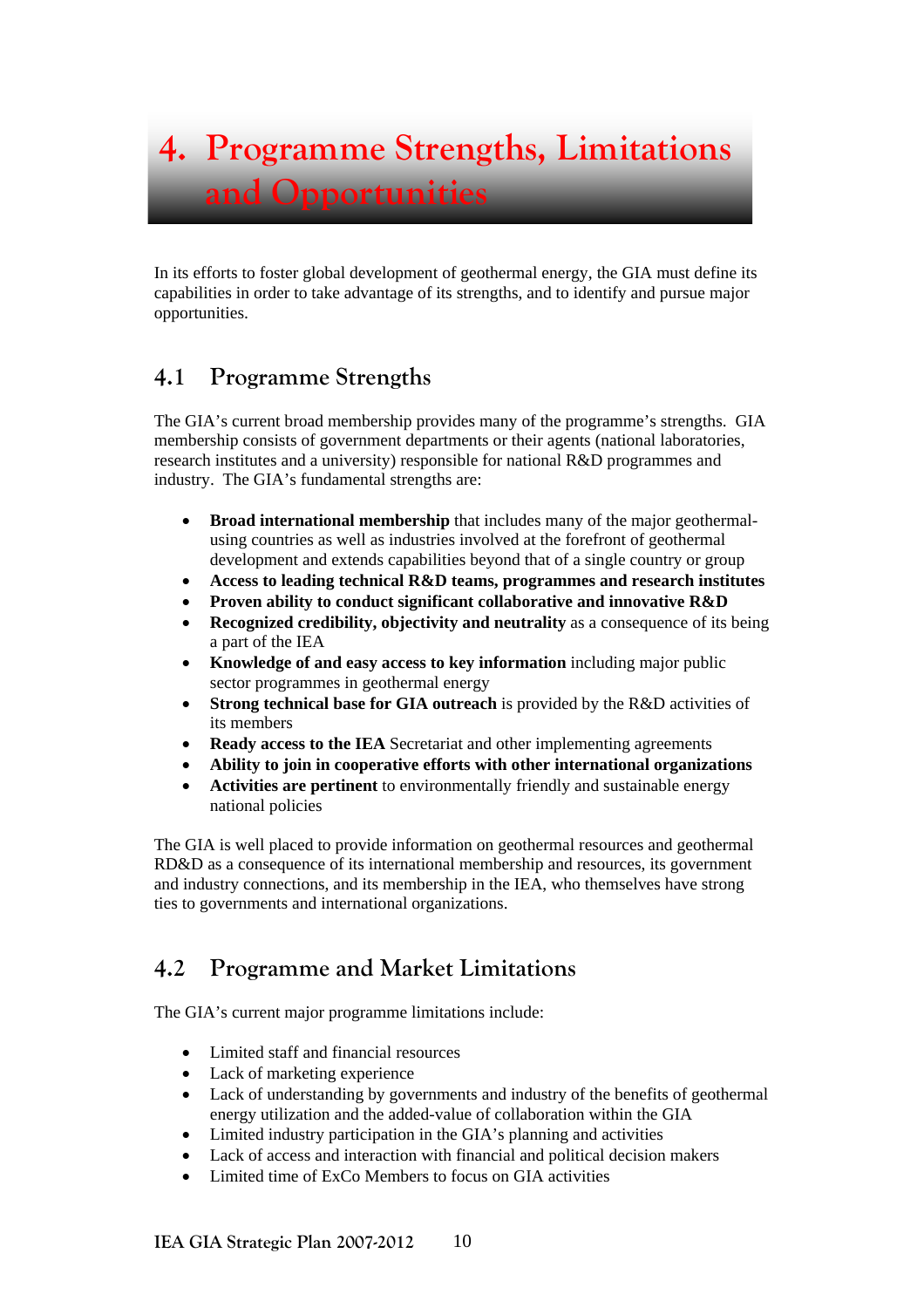The GIA's current market limitations include:

- Low and stable price for conventional energy
- Lack of political support
- Cost and the market's perception of cost
- High initial costs and/or technical risks
- Failure of marketplace to fully account for external cost of competing conventional technologies
- Lack of experience on the part of decision makers and end-users

#### **4.3 Opportunities**

The ExCo recognizes the potential for expanding its capabilities and influence, and for advancing global geothermal development, through increasing its membership. There are significant opportunities for doing so with the large number of non-GIA member countries with significant geothermal resources and those rapidly growing economies of South East Asia, Central and South America, Africa, and Eastern and Central Europe with identified geothermal resources. The GIA will actively pursue these potential members.

The opportunity for increasing the GIA's expertise and scope of activities has also recently grown with the IEA's introduction of Implementing Agreement Sponsor Membership. Sponsors are any company or organization, within or outside of the OECD group, and they can be Members of the ExCo and participate in the Annexes. In the past year, three companies have joined the GIA as Sponsors; a move that is hoped will encourage further company participation. The new expertise thus gained may increase the GIA's scope for market related activities. Sponsor participation should also make it easier to identify and respond to the commercial sector's RD&D needs. However, care will have to be taken in order for the GIA to maintain, and be seen to maintain, its objectivity and independence from the commercial sector. In addition, it will be necessary to avoid supporting projects that affect the competitive position of individual companies, especially since there is a requirement that all European Community Government funded R&D does so.

The potential for the GIA to cooperate/collaborate with other international organizations such as the International Geothermal Association, the United Nations and industry associations also exists, and should be pursued.

The main resources of the GIA are the time of the individuals who participate on the ExCo and in the Annexes, both funded by home organizations, and the GIA membership Common Fund fees. The possibility of accessing further government resources should be considered, but this is a time consuming and complex procedure, and currently may not warrant the effort.

The time available by the ExCo Members to conduct ongoing activities is obviously limited, thus restricting their direct participation. However, the efforts of the ExCo have been greatly extended through the employment of a Secretary, whose salary is paid from the GIA common fund. The opportunity to further utilize the GIA Secretary should be taken in order to expand GIA and ExCo activities and raise its profile by holding seminars and workshops, and by producing more materials for dissemination.

Other, more general opportunities also exist for the GIA and for geothermal energy utilization, such as taking advantage of the growing importance of, and demand for, low greenhouse gas producing and sustainable energy sources; the increasing cost of fuel oil and the  $CO<sub>2</sub>$  tax as a result of the Kyoto Protocol.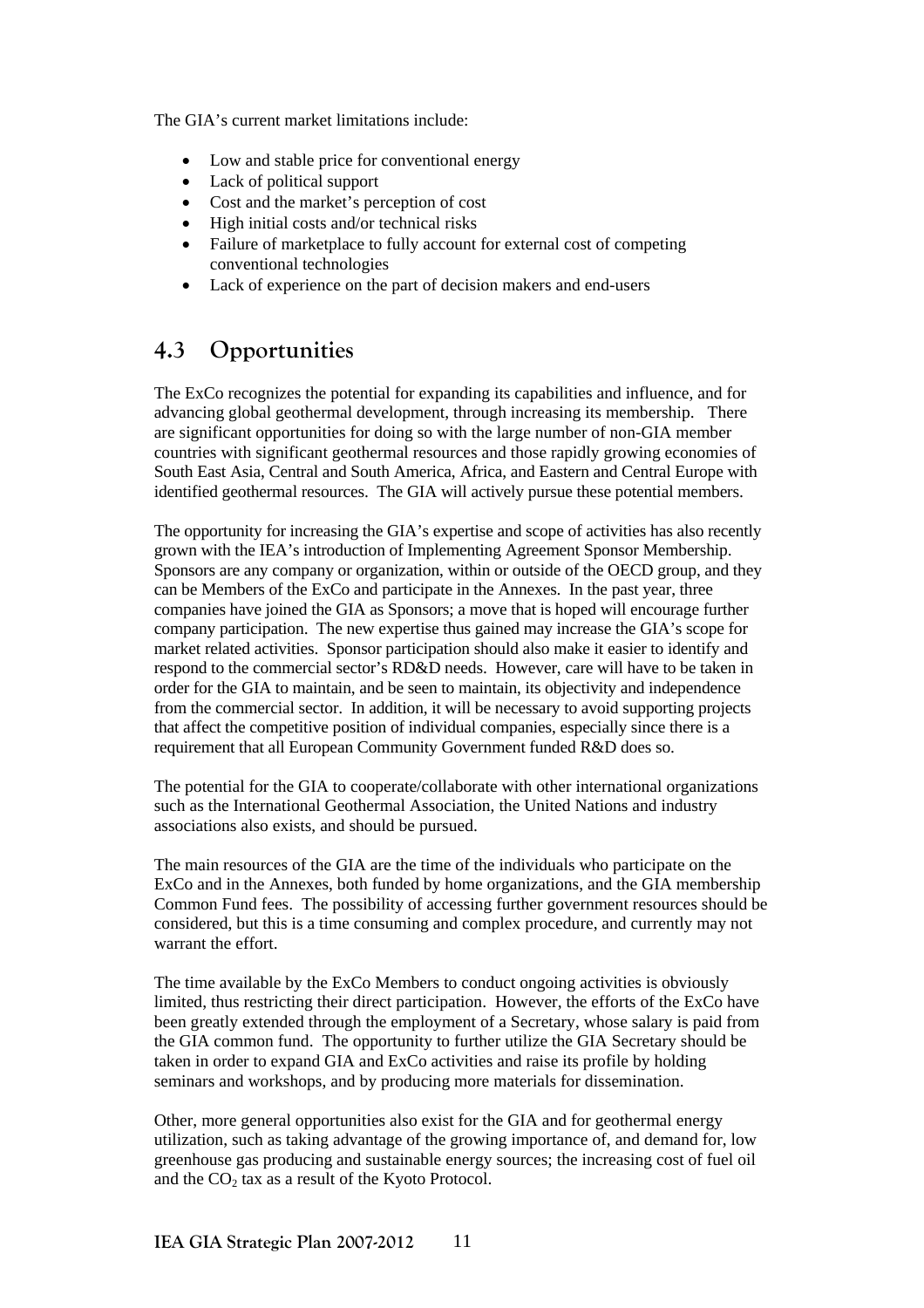

The fundamental activities of the GIA are specified in Article 1 of the Implementing Agreement (IEA GIA, 2006) and consist of international scientific collaborative efforts to:

- Compile and exchange information on geothermal energy research and development worldwide concerning existing and potential technologies and practices
- Develop improved technologies for geothermal energy utilization
- Improve the understanding of the environmental benefits of geothermal energy and ways to avoid or ameliorate environmental impacts
- Coordinate activities with other IEA Implementing Agreements as well as with those of other competent bodies

These activities are consistent with the CERT's Mission "...to support the IEA's mission and goals by promoting the development and deployment of clean and advanced energy technologies through international networking, co-operation, collaboration, analysis and policy advice" (CERT, 2002); and the GIA sees them as continuing to provide good direction through its  $3<sup>rd</sup>$  term (2007-2012).

In addition to the above fundamental activities, the GIA has also developed a set of strategic objectives aimed at providing more specific guidance towards achieving its 2007- 2012 Mission: *to promote the sustainable utilization of geothermal energy throughout the world*.

In its April 2002 strategic plan, the IEA CERT set out four strategic objectives to help it attain its vision and mission. This plan outlined the general direction expected from the various working parties, including the REWP, and the IAs reporting to them. The ExCo has designed its strategic objectives around those of the CERT, and the relationships between them are provided in Table 1 below.

#### **5.1 Stimulate Technology Research, Development & Deployment**

#### **To actively promote effective cooperation on geothermal RD&D through collaborative work programmes, workshops and seminars**

The active promotion of effective collaboration on geothermal technology RD&D has been an essential activity for the GIA since its initiation, and will continue as such.

The ExCo continues to review and assess its RD&D topics for effectiveness and achievement on a regular basis, and initiates new studies where needs are recognized. During the past year, all but one of the Annexes was identified as being on track and covering several of the RD&D topics identified as of key importance for the future: environmental effects of development (Annex I), enhancing and creating geothermal systems and extending development away from plate boundaries (Annex III), advanced geothermal drilling (Annex VII) and direct uses of geothermal energy (Annex VIII).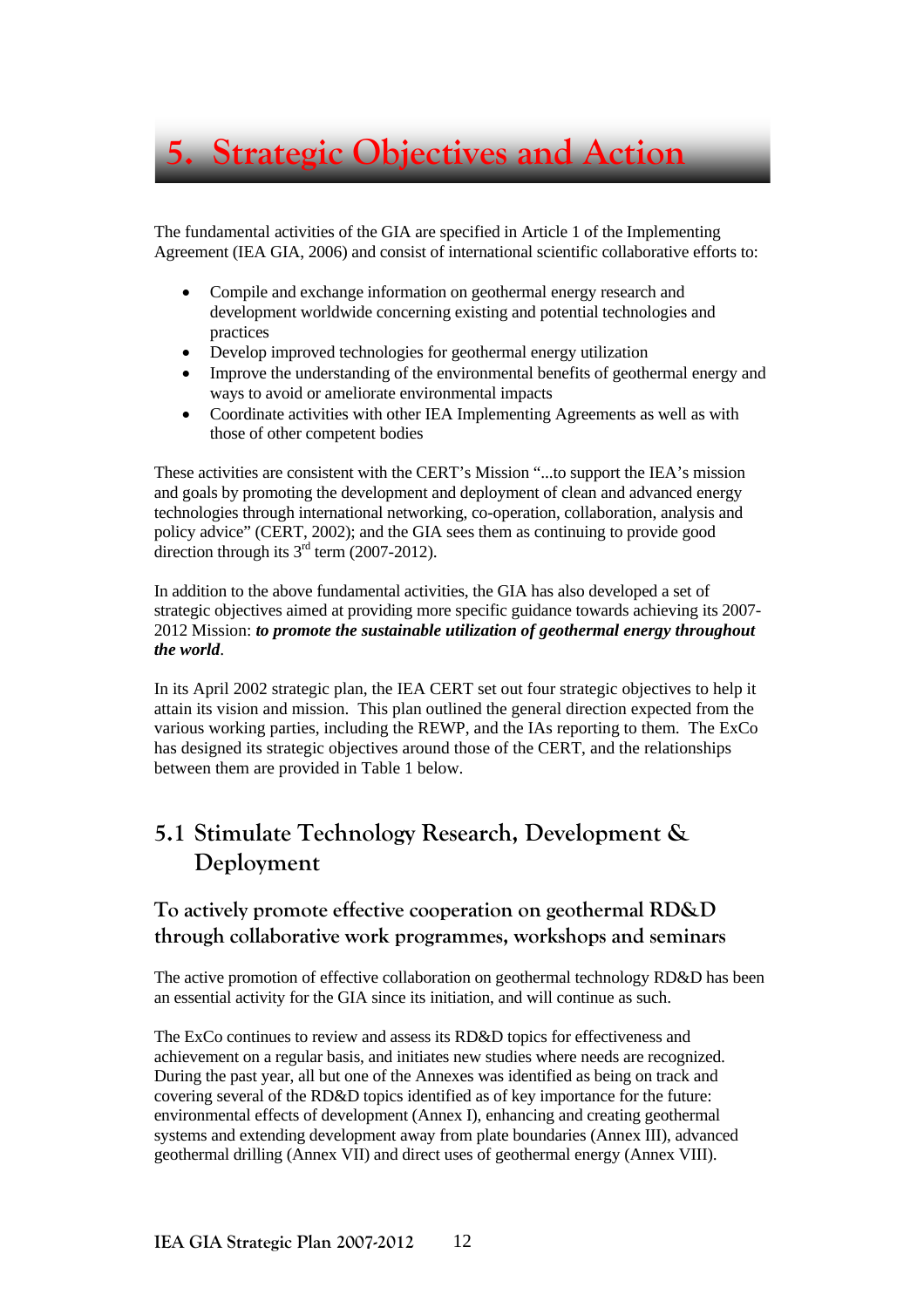#### **Table 5.1 CERT and GIA Strategic Objectives**

| <b>CERT Objectives</b>                                                                                                                                                                                                                   | <b>GIA Objectives</b>                                                                                                                                                                                                                                                |  |  |
|------------------------------------------------------------------------------------------------------------------------------------------------------------------------------------------------------------------------------------------|----------------------------------------------------------------------------------------------------------------------------------------------------------------------------------------------------------------------------------------------------------------------|--|--|
| 1. To better identify and promote effective and<br>innovative policies that <i>stimulate</i> energy<br>technology research, development,<br>demonstration and deployment.                                                                | • To actively promote effective cooperation on<br>geothermal RD&D through collaborative work<br>programmes, workshops and seminars<br>• To collect, improve/develop and disseminate<br>geothermal RD&D policy information for IEA<br>Member and non-Member Countries |  |  |
| 2. To more clearly define and analyze energy<br>technology issues and opportunities, and to<br>enhance <i>development</i> of <i>analytical</i> tools that<br>inform and support policy and programme<br>development in Member Countries. | To identify geothermal energy RD&D issues and<br>$\bullet$<br>opportunities and improve conventional and develop<br>new geothermal energy technologies and methods to<br>deal with them                                                                              |  |  |
| 3. To more vigorously foster <i>international</i><br>networking and collaboration in energy<br>technology research, development,<br>demonstration and deployment.                                                                        | To increase membership in the GIA<br>٠<br>To encourage collaboration with other international<br>$\bullet$<br>organizations and appropriate implementing<br>agreements                                                                                               |  |  |
| 4. To more effectively communicate the key<br>lessons learned through CERT's activities to<br>IEA Member-country governments and<br>agencies, the research community and other<br>interested parties.                                    | • To broaden and increase the dissemination of<br>information on geothermal energy and the GIA's<br>activities and outputs to decision makers, financiers,<br>researchers and the general public                                                                     |  |  |

Consequently, Annexes I- Environmental Impacts of Geothermal Development, III-Enhanced Geothermal Systems (EGS) and VII- Advanced Geothermal Drilling Techniques were extended for a further four years, to 2009. Annex VIII- Direct Use of Geothermal Energy, has only recently begun its work and is poised to make important contributions. Though Annex IV's RD&D topic, deep geothermal resources, is of major importance to future geothermal energy development and use, its effectiveness had been slowly declining due to both completion of some aspects of its work, and the slow migration of other activities to the closely allied Annexes III and VII. It was recognized that the remainder of Annex IV's activities were still of importance; consequently, these were shifted to Annexes III and VII, and the Annex was closed.

Other key RD&D topics have also been identified and include the sustainable use of geothermal energy and geothermal power generation cycles. The ExCo is currently reviewing the draft Annexes that cover these topics.

The need to have greater direct input from the commercial sector was recently helped with the IEA's addition of IA Sponsor Membership. Subsequently, three Sponsors have joined the GIA, extending expertise and broadening its collaboration.

The GIA has recognized that initiatives like seminars and workshops could be valuable for identifying important issues, extending cooperation, developing policies and disseminating information about the GIA, its activities and geothermal energy in general. The success that Annex I has had through its organization and participation in four workshops that dealt with the technical aspects of induced seismicity and development of related policy issues is an encouragement to pursue workshops and seminars as means for determining the value of new programmes as well as for dealing with technical issues and providing accurate and objective information to the public.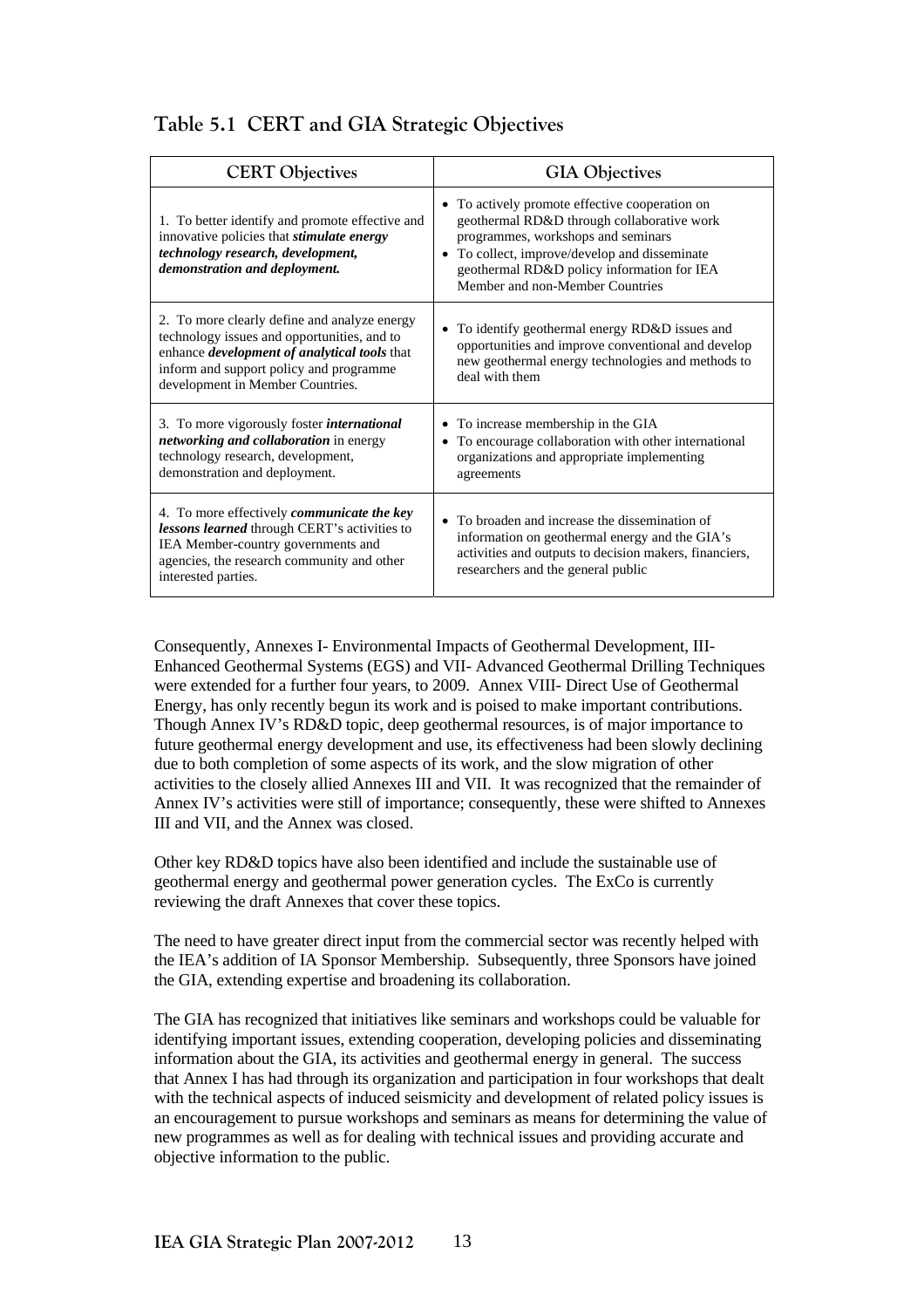#### **To collect, improve/develop and disseminate geothermal energy RD&D policy information for IEA Member and non-Member countries**

The collection, analysis, improvement, development and dissemination of information on geothermal technology, R&D needs, policies and markets are essential to stimulating RD&D. The GIA sees the addition of financial schemes that favour geothermal investment and risk-sharing schemes as other topics to be considered and promoted. The key method for the dissemination of this information by the GIA has been through the production of its annual report and other documents like the GIA brochure, and by participation at international conferences. There is also scope for expanding these activities through use of the GIA website. In addition, the IEA has assisted through its publication of documents that the GIA has contributed to and through its distribution of GIA material at IEA events; and there is good potential for continuing and expanding these activities.

#### **5.2 Develop Analytical Tools**

#### **To identify geothermal energy RD&D issues and opportunities and improve conventional and develop new geothermal energy technologies and methods to deal with them**

There is vast potential for geothermal resources to be developed worldwide, for both electricity generation and direct use. Though geothermal is, in many ways, a mature technology, there are many RD&D issues that must be surmounted in order to take advantage of the great opportunities it holds. Conventional drilling and utilization technologies have been successful in the past. However, for geothermal's worldwide potential to be realized, it must become more cost-effective; difficulties associated with financing must be overcome; deeper ( $> 3$  km depth), higher temperature ( $> 350$  C) resources and the vast amounts of heat available in dry rock at depths of 4-5 km must become accessible to extend the base of exploitable geothermal resources for electricity generation throughout the world. Direct use of geothermal resources is growing rapidly, and can contribute to important energy savings worldwide, but issues related to implementation, cost reduction and enhancing use must be addressed. Though geothermal has significant positive environmental benefits, possible impacts from development must be understood, clearly identified and mechanisms in place to avoid or mitigate them. The GIA is currently working on several of these topics, and though gains have been made, further significant effort is warranted, with efforts in Annexes I, III, VII and VIII planned to continue into the new term. The issue of financing for geothermal development warrants investigation, and the expertise recently gained with the GIA's new industry members could initiate such a study. Similarly, studies of sustainable use of geothermal energy and of geothermal power cycles merit inquiry.

#### **5.3 Foster International Networking and Collaboration**

#### **To increase membership in the GIA**

The Member Countries of the GIA currently have 59% of the global geothermal installed electrical capacity and contribute about 61% of the total generation; they also have about 15% of the installed thermal power, with the energy used about 25% of the worldwide total. To become more representative of the global geothermal community and to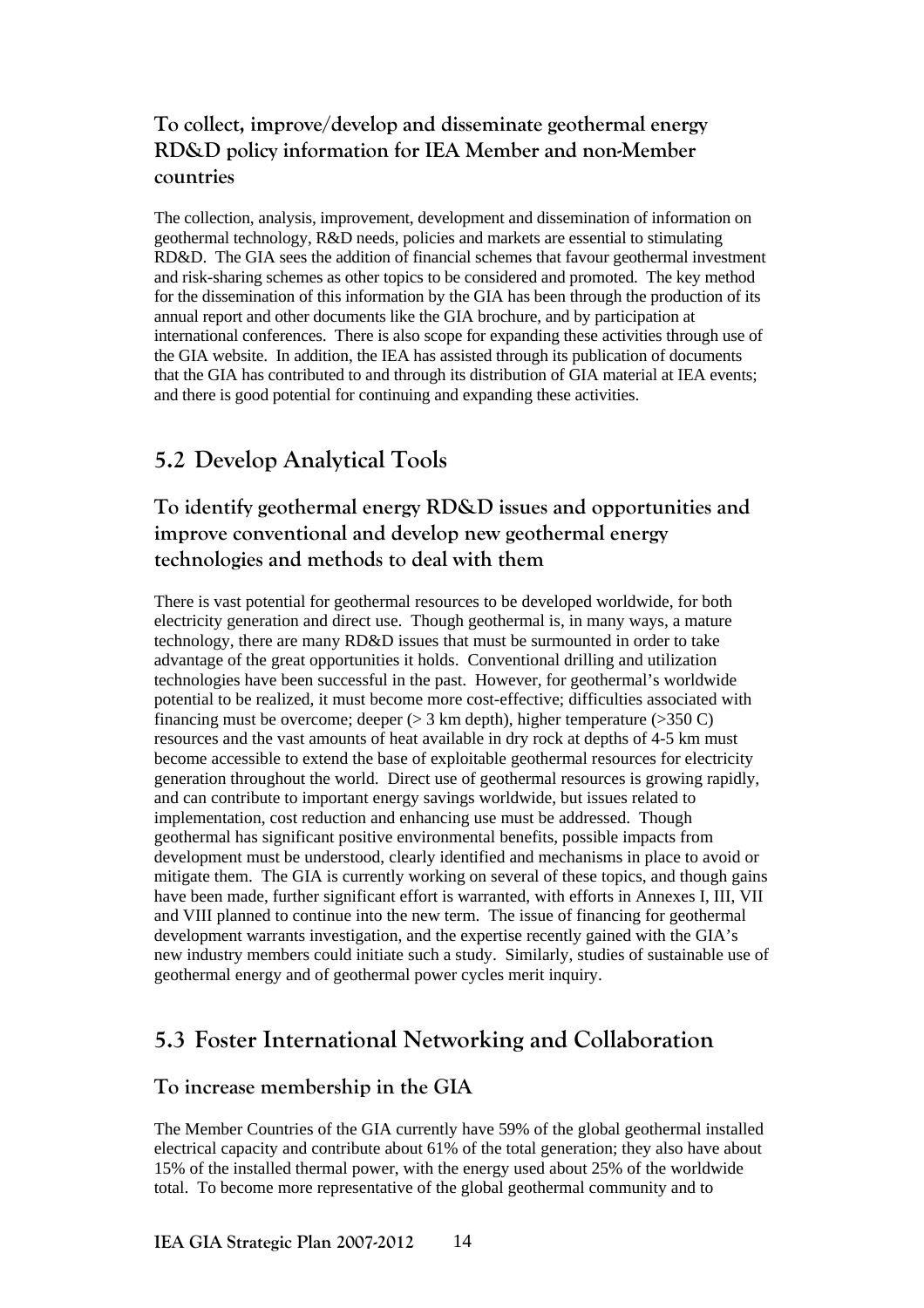develop more influence among the decision makers, the GIA aims to increase membership with emphasis on those countries with significant geothermal development (electrical and direct use), good RD&D infrastructure and potential. In addition, it will encourage further industry membership and participation for the guidance they can provide on the relevance of the activities for developers and users of geothermal energy, for the financial expertise they can provide, and for the help they can provide in the development of the large, important markets in non-Member Countries.

#### **To encourage collaboration with other international organizations and appropriate implementing agreements**

The GIA recognizes the importance of collaborating with other international organizations and believes it could be of great mutual benefit, while also extending its influence, raising geothermal's profile and promoting its use worldwide. Coordination with geothermal organizations such as the International Geothermal Association, the Geothermal Resources Council and the Geothermal Energy Association through joint meetings, workshops, etc. and could help with the identification of new issues and design of more influential policies pertaining to sustainable use and climate change. Collaboration with the World Bank, the World Energy Council, and international renewable energy conference organizers could also be very beneficial for the development of financial schemes supportive of geothermal development and to increase the awareness of the contributions that geothermal energy can make to the world energy supply. Consideration of such cooperation would require an understanding of their activities and ensuring that they have the correct perception of geothermal energy (capabilities, status, markets, benefits, etc.).

As a part of the IEA, the GIA sees important opportunities to engage in a wider range of collaborative energy activities and issues through expanding its already excellent interaction with the IEA Secretariat, and possibly through cooperative activities with other renewable energy implementing agreements. The GIA will endeavour to provide the IEA Secretariat with accurate and up-to-date geothermal information to assist them with the production of reports and policy that 'correctly' represent geothermal energy. The possibility of collaborating with other IAs on activities that could utilize geothermal's capabilities to help them optimize exploitation of other alternative forms of energy could also be considered. The GIA has long realized the importance of proper marketing in helping break down barriers to geothermal development, so participation with the Implementing Agreement for Renewable Energy Technology Deployment could also be of mutual benefit.

#### **5.4 Communicate Key Lessons Learned**

#### **To broaden and increase the dissemination of information on geothermal energy and the GIA's activities and outputs to decision makers, financiers, researchers and the general public**

There is a definite need to broaden and increase the circulation of impartial and accurate information on geothermal energy technology and issues pertaining to its deployment. The GIA will endeavour to improve its effectiveness and influence, and raise its profile and that of geothermal energy, by further developing its information products and dissemination efforts. It is important to both produce accurate, quality information in the appropriate format and to ensure that it gets to the correct audience. The IEA provides excellent means to do both through its online OPEN Bulletin, through its distribution of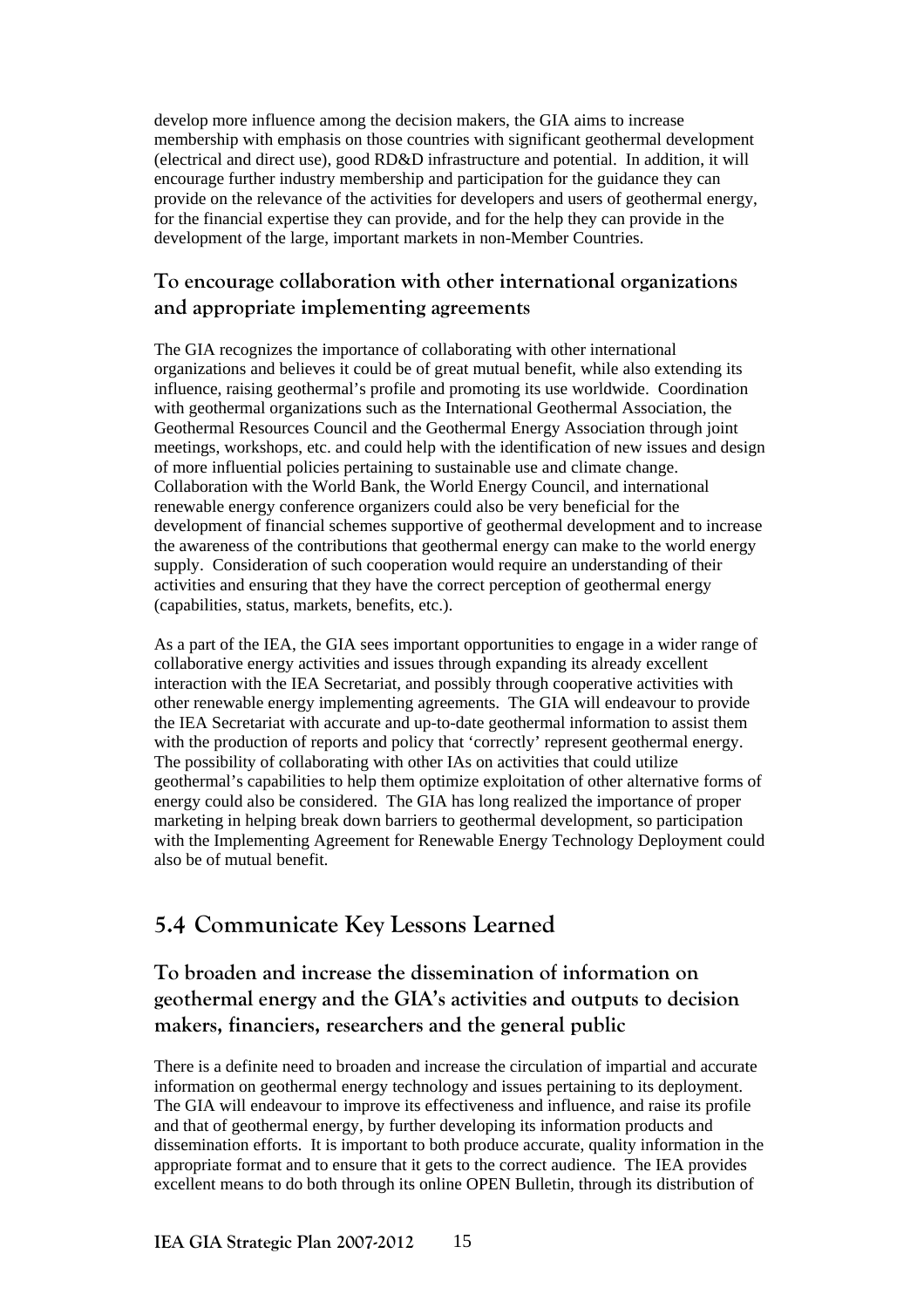material from international conference booths, and in its many reports. Other valuable mechanisms include the presentation of papers at specific events such as scientific meetings, renewable energy and energy development conferences; the holding of technical workshops and seminars for transfer of know-how; the publication of articles in trade journals and relevant journals for the layman; and the production of information brochures and newsletters for the public. It will also be important to target information to the appropriate government departments and agencies, and financial institutions.

#### **5.5 Action Plan for 2007-2012**

The GIA ExCo has developed and agreed upon the set of objectives described above and which support those of the IEA CERT. The following Plan of Action sets out, in a general way, the actions which the ExCo will pursue in support of its Mission: *to promote the sustainable utilization of geothermal energy throughout the world*. In conducting these activities, the ExCo will take into account both administrative and technical factors, as well as policy guidance from the IEA.

#### **Objective 1 To actively promote effective cooperation on geothermal RD&D through collaborative work programmes, workshops and seminars**

#### **Actions:**

- Review and evaluate RD&D topics for effectiveness and achievement, and initiate new collaborative studies where needs are recognized
- Hold technical workshops and seminars to discuss RD&D and encourage new participation
- Work with industry to help make contacts and develop the large and important markets in non-Member countries

#### **Objective 2 To collect, improve/develop and disseminate geothermal energy RD&D policy information for IEA Member and non-Member countries**

#### **Actions:**

- Provide national policy overviews
- Develop geothermal RD&D position and policy papers
- Develop and promote financial policies/schemes that will support/favour geothermal investment and development
- Effectively disseminate all of the above to the appropriate audiences

#### **Objective 3 To identify geothermal energy RD&D issues and opportunities and improve conventional and develop new geothermal energy technologies and methods to deal with them**

#### **Actions:**

- Continue the activities of current Annexes I, III, VII and VIII
- Hold Annex meetings to identify RD&D issues and opportunities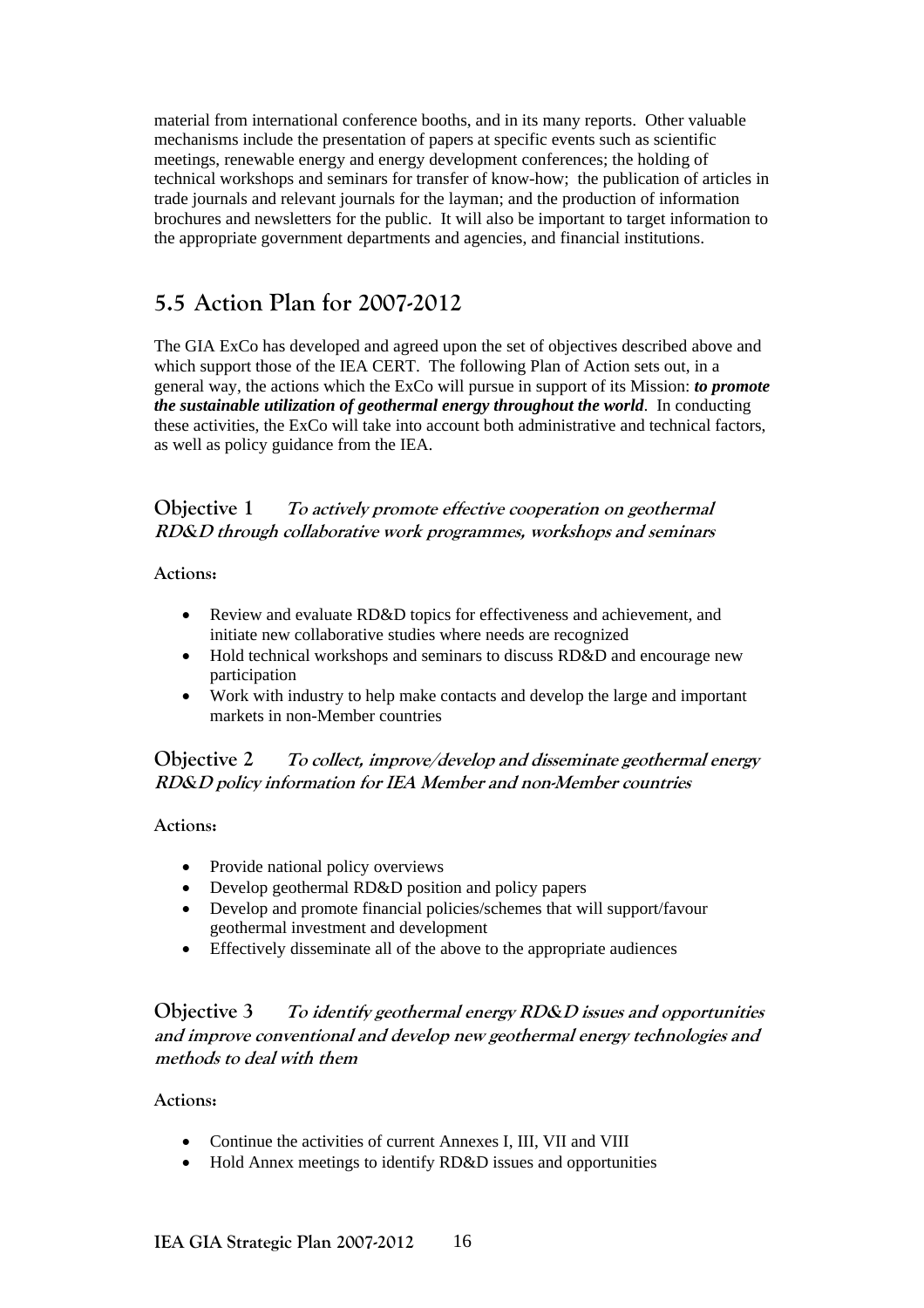- Expand research topics (i.e. add new Annexes and Subtasks) where the needs and opportunities arise, e.g. sustainability of geothermal energy utilization (draft Annex V), geothermal power generation cycles (draft Annex VI), and financing geothermal development
- Update geothermal energy development costs
- Expand opportunities by stressing the benefits of geothermal energy

#### **Objective 4 To increase membership in the GIA**

#### **Actions:**

- Identify potential new Members (countries and industry) and establish contact with appropriate representatives. Place emphasis on those countries that have significant RD&D and potential (e.g. Indonesia, the Philippines, countries in Central and South America, Africa, and Central and Eastern Europe).
- Inform perspective new Members of GIA activities and on the benefits of their participation
- Invite potential Members to attend ExCo and Annex Meetings and possibly IEA GIA sponsored workshops and seminars held in association with national and international conferences

#### **Objective 5 To encourage collaboration with other international organizations and appropriate implementing agreements**

#### **Actions:**

- Identify appropriate collaboration opportunities at both the ExCo (International Geothermal Association, Geothermal Resources Council, Geothermal Energy Association, World Bank, World Energy Council) and Annex (other IEA Implementing Agreements) levels and explore joint efforts
- Continue to provide up-to-date information to the IEA
- Continue to participate in IEA sponsored REWP meetings and seminars
- Consider establishing a 'Trade Association Committee' to work with the major geothermal trade associations to maximize the synergy between their interests and the GIA programme's activities
- Investigate participation with the Implementing Agreement for Renewable Energy Technology Deployment

#### **Objective 6 To broaden and increase the dissemination of information on the GIA's activities and outputs and on geothermal energy to decision makers, financiers, researchers and the general public**

#### **Actions:**

- Expand development of the GIA website
- Continue to produce and improve the quality of the annual report
- Encourage the production of technical reports by the Annexes
- Expand participation at international geothermal and renewable energy conferences, and IEA REWP meetings and seminars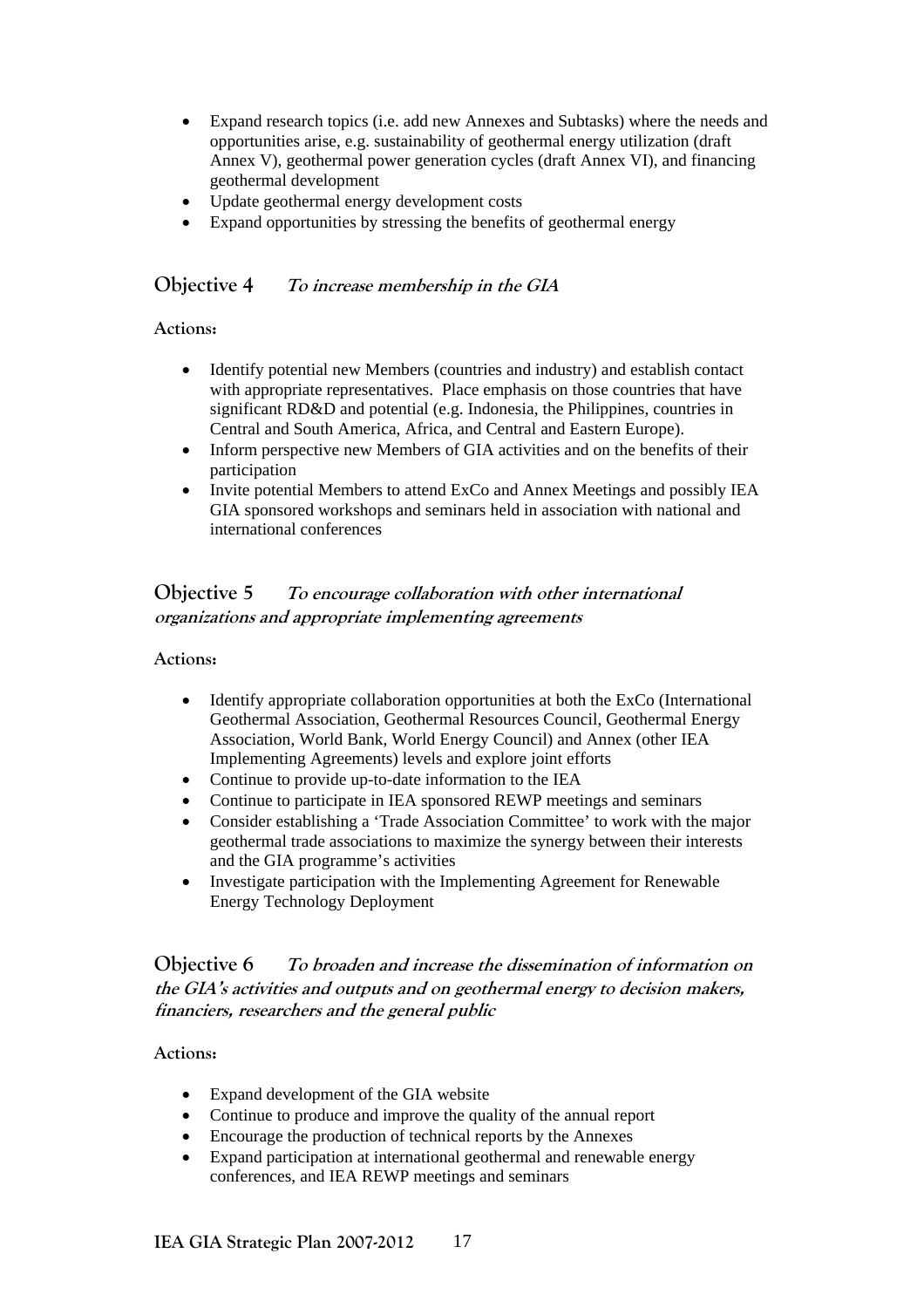- Consider holding IEA GIA sponsored workshops and seminars for both technical and general audiences (decision makers, financiers, public)
- Provide the IEA with good geothermal energy statistics
- Produce more GIA information material such as policy statements, brochures, IEA OPEN Bulletin articles and contributions to IEA reports and publications
- Investigate starting a Public Awareness and Education Annex as an ExCo initiative
- Target information circulation to appropriate government departments and agencies, and financial institutions
- Expand the transfer of geothermal know-how through technical visits, workshops, seminars and exchange of personnel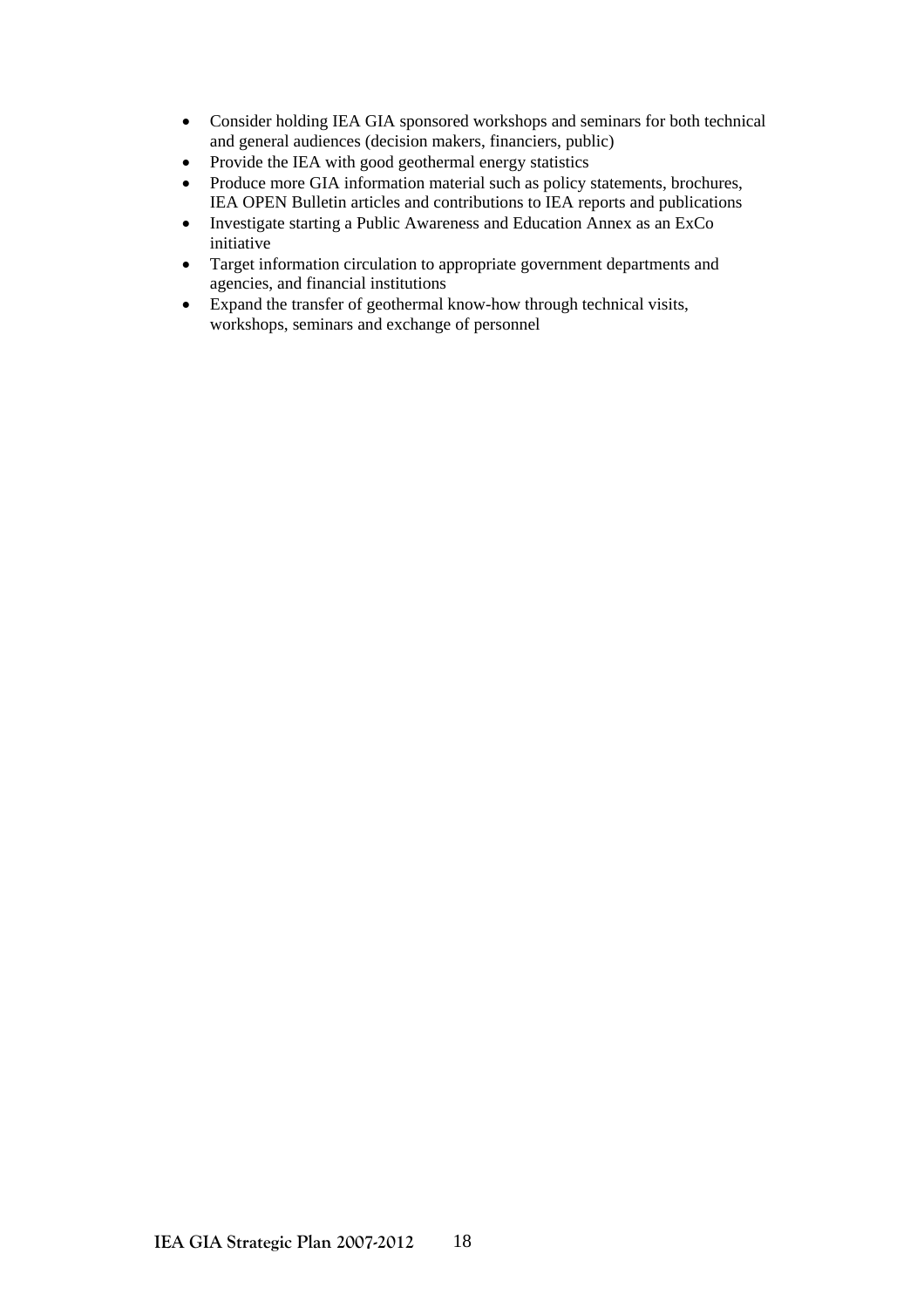

#### **6.1 Organization**

Members of the GIA participate in one or more tasks described by the Annexes to the implementing agreement. Members designate an Operating Agent for each task in the relevant Annex. Each Annex is binding only upon its Operating Agent and the participants therein, and does not affect the rights or obligations of other Members.

Management control of the GIA is vested in the Executive Committee (ExCo). Decisions made by the ExCo are binding on the Members. The ExCo consists of one voting Member from each Member Country and Sponsor. An Alternate may serve on the ExCo if the designated Member is unable to do so. The ExCo meets twice a year and Members and/or their Alternates are strongly encouraged to attend. The ExCo manages all administrative activities resulting from or affecting the GIA. During ExCo meetings the Members report on national programmes, exchange information and results of work under Annexes, and consider ongoing and arising issues.

The ExCo elects a Chairperson for a minimum term of one year. Two Vice-Chairpersons are also elected by the ExCo to assist the Chairperson, one responsible for technology and the other for policy.

#### **6.2 Secretary**

The GIA ExCo has a Secretariat, currently based in New Zealand, and managed by a Secretary. The Secretary's basic duties are defined in Article 5 of the Implementing Agreement, and include provision of secretarial, administrative and other services as required for the organization:

- Make and distribute agendas, minutes and other documents
- Prepare decisions and recommendations
- Assist the officers in carrying out their responsibilities
- Assist the committee in overall coordination of the work in the Annexes
- Prepare the annual budget for planned activities
- Prepare the Annual Report
- Undertake such other activities as may be required by the ExCo

The operational expenses for the GIA Secretary, including the Secretary's salary, and other common costs of the ExCo, are met from an ExCo common fund. Monetary contributions to support the common fund are made by Members through a share apportionment system. The current cost per common fund share is US\$ 3,500/year.

#### **6.3 Standing Committees**

The GIA ExCo has established a Planning Committee consisting of the Chairperson, the two Vice-Chairpersons and the Secretary to deal with future issues related to GIA policy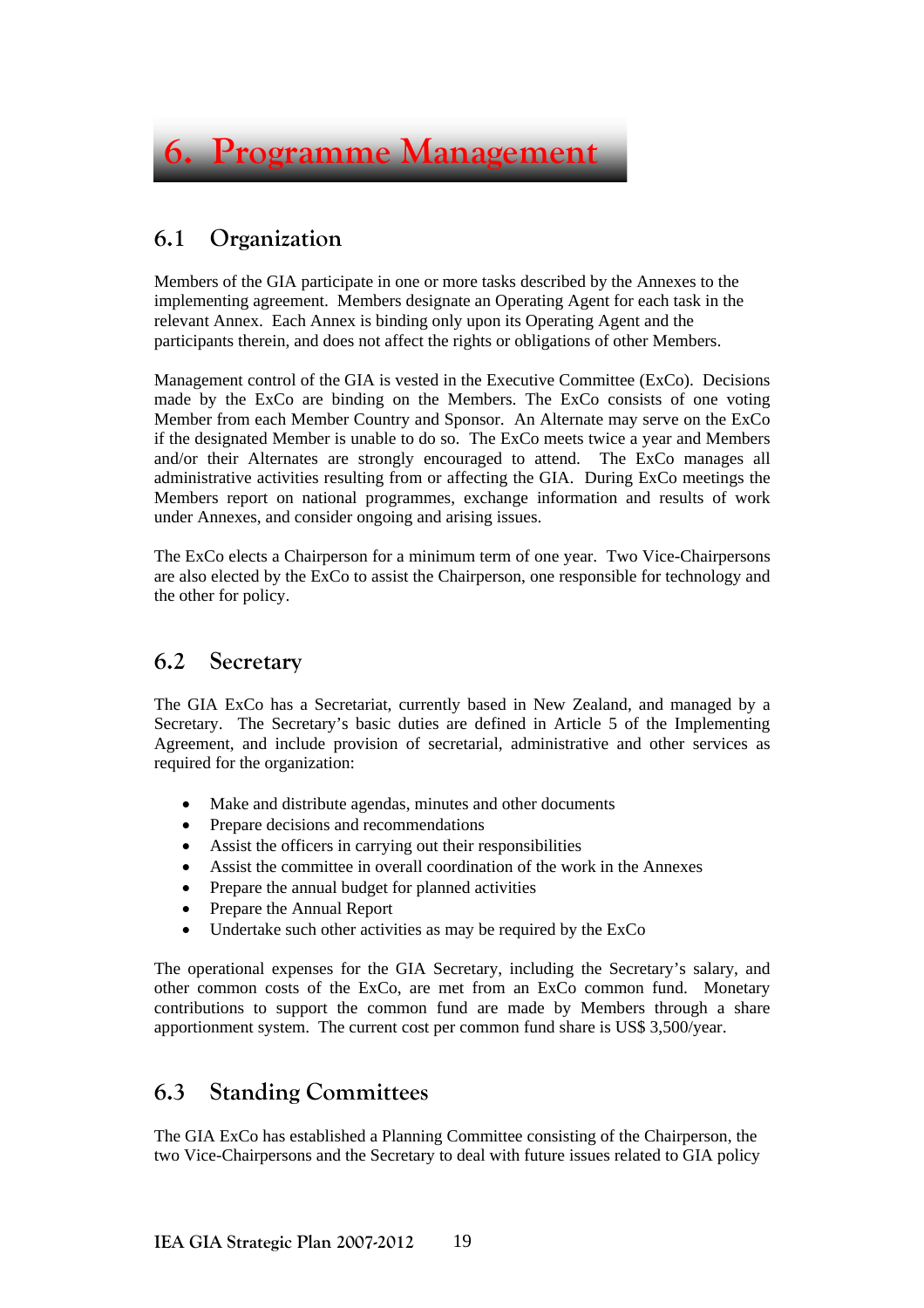and plans. The ExCo may also elect to appoint other standing committees as the needs arise.

#### **6.4 Budgets and Costs**

The GIA's annex activities, in general, are implemented under the task-sharing mode. However, because the GIA's scope of work broadened significantly during the  $2<sup>nd</sup>$  Term, a paid Secretary was hired. With this move, the ExCo recognized that other cost-sharing activities might also be accepted, with decisions to be made on a case-by-case basis.

Contracting Parties and Sponsors cover the travel expenses for their members to attend meetings and workshops. Each Participant bears all the costs it incurs in conducting its Task activities, including reporting and travel expenses. The costs for publishing annex reports and summary assessments are borne by the Operating Agent, unless otherwise specified.

The expenses for the operation of the GIA Secretariat, including the Secretary's salary, and other common costs of the ExCo are met from a Secretariat Common Fund, administered by the Custodian, presently the National Renewable Energy Laboratory (NREL) based in the USA. The Secretary prepares an annual work plan and associated annual budget for the calendar year, which are submitted for approval by the ExCo. Only the Chairperson may authorize expenditures not in accordance with the approved budget, and the ExCo must be notified at once of any exceptions to the approved budget. See Appendix I for the Common fund share apportionment.

Other common funds may be established as required to meet the needs of new annexes. The costs will be shared among the Participants or the relevant annex in accordance with the shares established by the ExCo. The designated Operating Agent will serve as the Custodian of the annex common fund. Issues of finance and budgeting will be decided based upon Article 7 of the GIA.

#### **6.5 Term**

This Strategic Plan, in the present form or as subsequently modified by the ExCo, will remain in effect for the term of GIA: 1 April 2007 – 31 March 2012.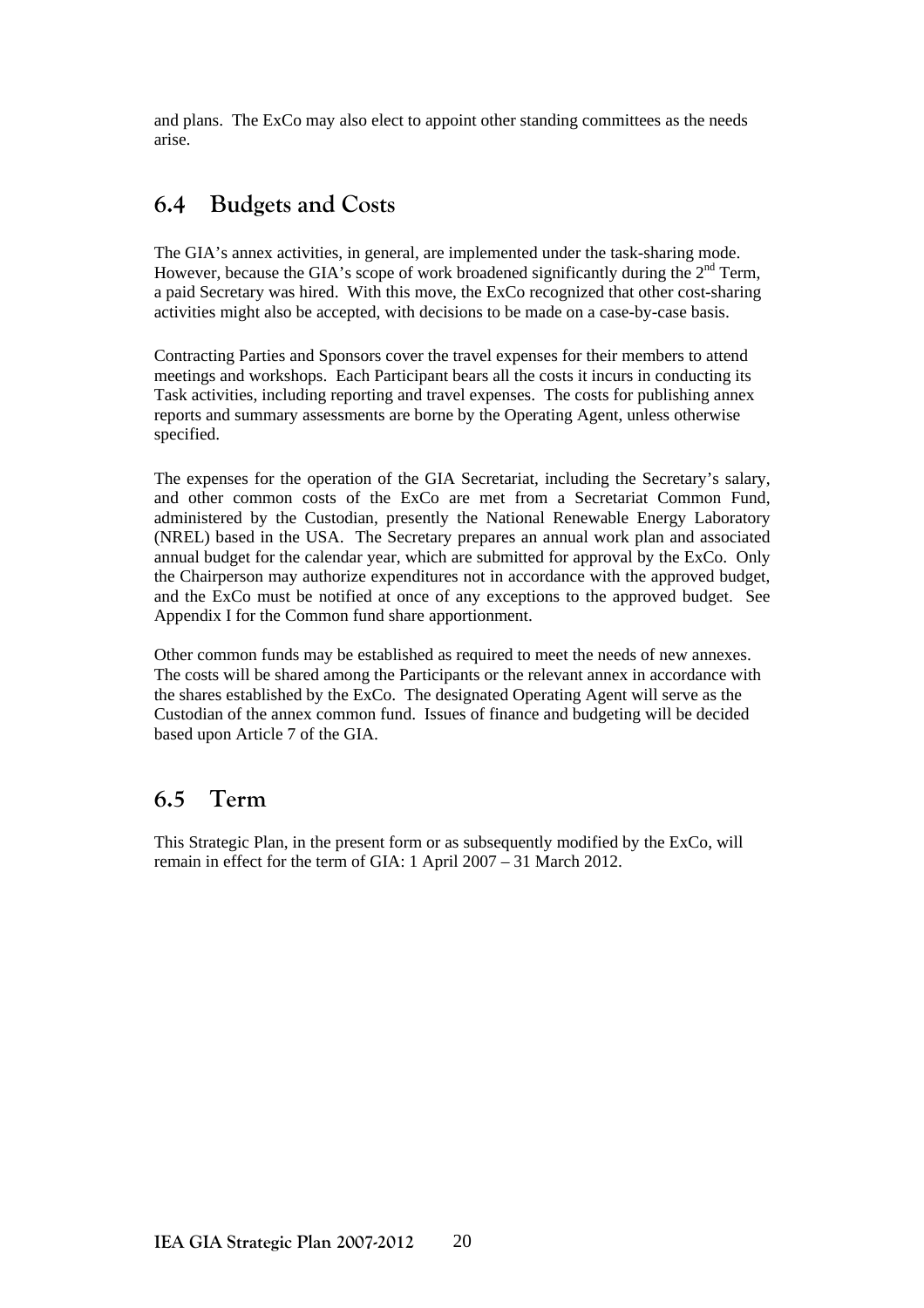**7. Strategy and Performance Review** 

This Strategic Plan is a guiding reference document and not a fixed course of action. The objective of an annual review is to assess the current strategy and determine if changes are required to account for any alterations in the Implementing Agreement or changes in the field of geothermal energy.

#### **7.1 Annual Review**

The Strategic Plan will be reviewed every year to assess the current relevance of the objectives and related actions taking into consideration any changes on key issues. The review can take the form of an appendix to this Plan and include:

- A brief discussion of new important issues that need to be considered
- A brief review of the relevance of the strategic objectives and explanation of any changes in them or their priorities
- Production of a revised action plan
- Conclusions providing a general assessment (for both the ExCo and Annexes) of work progress against that planned, a list of major achievements, and comment on the general effectiveness of the plan

It is suggested that the annual strategy review and associated action plan be considered at the spring ExCo meeting, with an interim review of progress and final approval at the autumn ExCo meeting.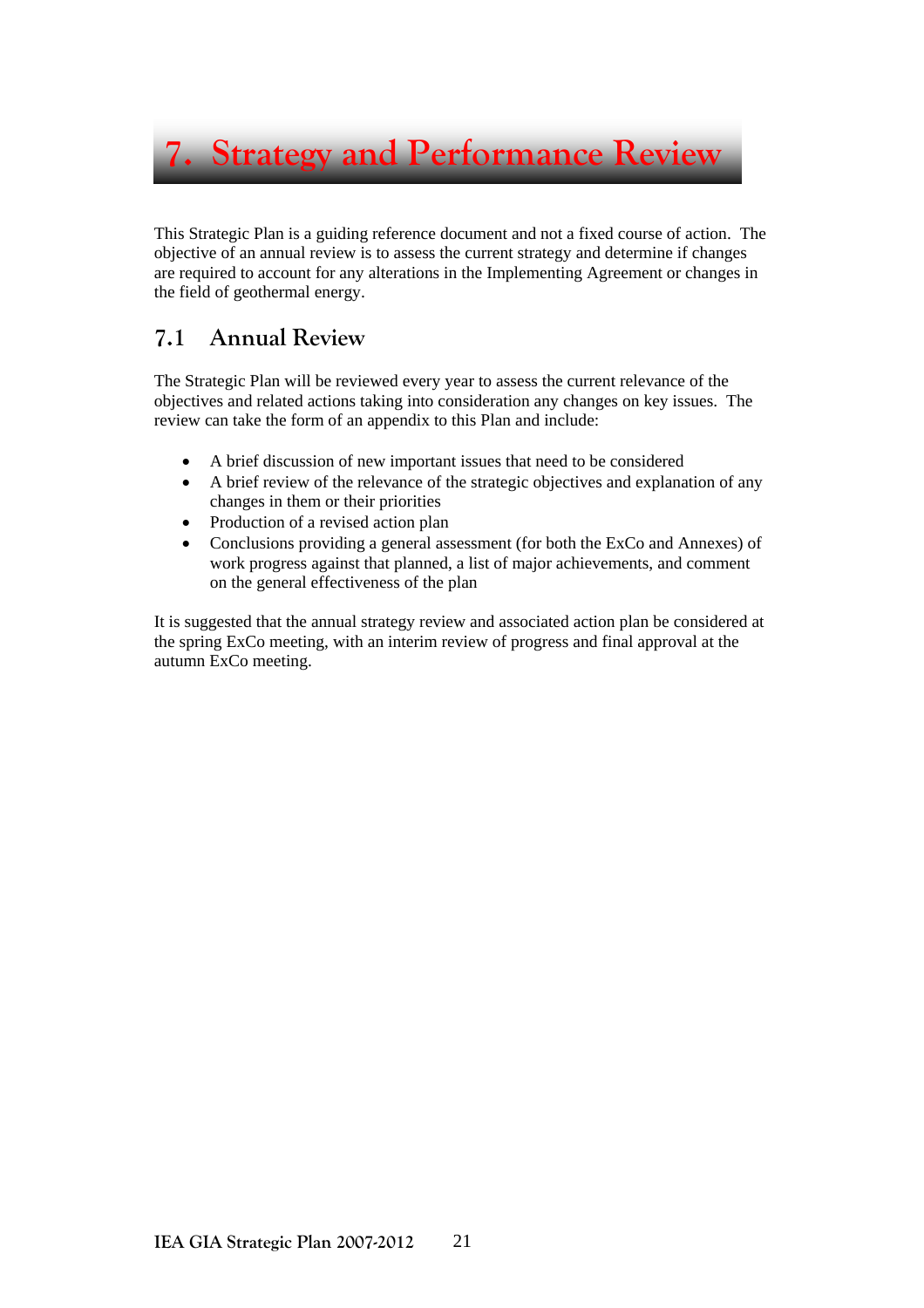

Bertani, R. (2005) Worldwide geothermal generation 2001-2005: state of the art. Proc. World Geothermal Congress 2005, Antalya, Turkey, 24-29 April 2005.

CERT (2002) CERT Strategy International Energy Agency Committee on Energy Research and Technology report IEA/CERT(2002)01/REV1,  $9<sup>th</sup>$ -10<sup>th</sup> April 2002.

IEA (2006) IEA Renewables Information 2006. Paris, France, 238 p.

IEA (2006b) IEA Renewable Energy: RD&D Priorities- Insights from the IEA Technology Programmes. Paris, France, 221 p.

IEA GIA (2006) International Energy Agency Implementing Agreement for a Co-operative Programme on Geothermal Energy Research and Technology, revised 18 January 2006. (http://www.iea-gia.org/IEA-GIADocwithNewFramever18Jan06Pelham6Mar06.pdf.pdf)

Lund, J.W., Freeston, D.H. and Boyd, T.L. (2005) Direct application of geothermal energy: 2005 worldwide review. *Geothermics*, vol. 34, 690-727.

Strategic Plan of the IEA R&D Wind 2003-2008.

Strategic Plan for the IEA Solar Heating & Cooling Programme 2004-2008.